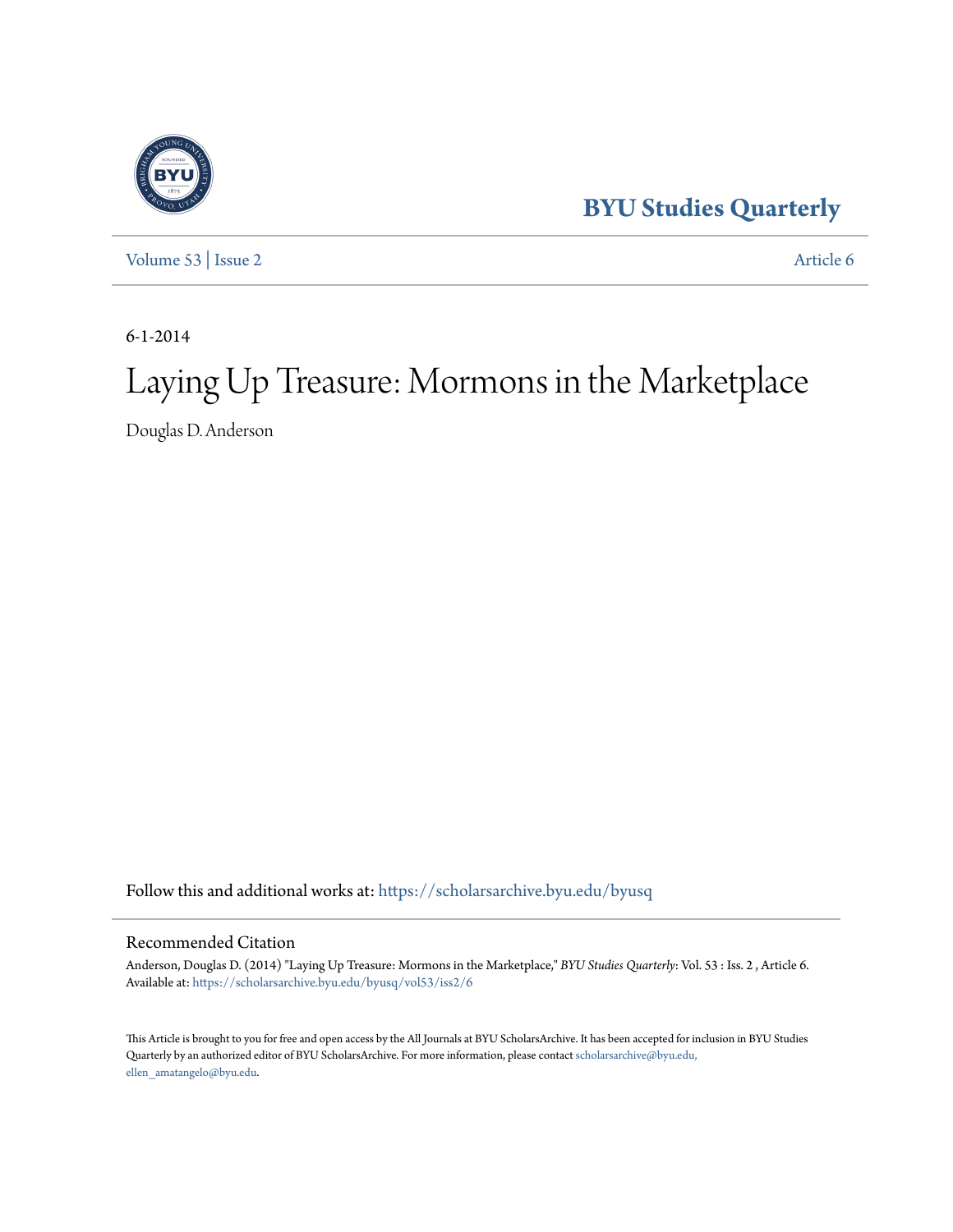# **Laying Up Treasure Mormons in the Marketplace**

*Douglas D. Anderson*

*Douglas D. Anderson is Dean and Professor at the Jon M. Huntsman School of Business at Utah State University. This address was delivered at the Claremont Graduate University as part of the Claremont Mormon Studies Student Association Conference "Mormons in the Marketplace," held April 13–14, 2012.*

It's a real pleasure to be back in Claremont. I am honored to be invited<br>to address this conference and to participate in an academic institute<br>that the conference of  $\mathcal{L}$ to address this conference and to participate in an academic institute dedicated to the memory of Howard W. Hunter. During most of the first eighteen years of my life, I lived in the Pasadena Stake, which was presided over by Elder Hunter before he was called to be a member of the Quorum of the Twelve Apostles. Then and later, in Salt Lake City, my parents and I had special, personal encounters with President Hunter. He was always a gracious, kind, and courageous man and someone I admired greatly. Throughout his lifetime, and especially during his career as an attorney in Southern California, President Hunter did much to define what it meant to be a Latter-day Saint in the world of commerce. I am pleased to honor his memory.

I have been invited to consider the theme "Laying Up Treasure: Mormons in the Marketplace" and have been told that the choice of the theme is intended to give us an opportunity to reflect upon what the LDS tradition might bring to bear on our understanding of Mormons as economic actors.

That's a tall order for someone who was trained not as a sociologist or a historian, but as a political economist; who has spent most

*BYU Studies Quarterly 53, no. 2 (2014)* 29

1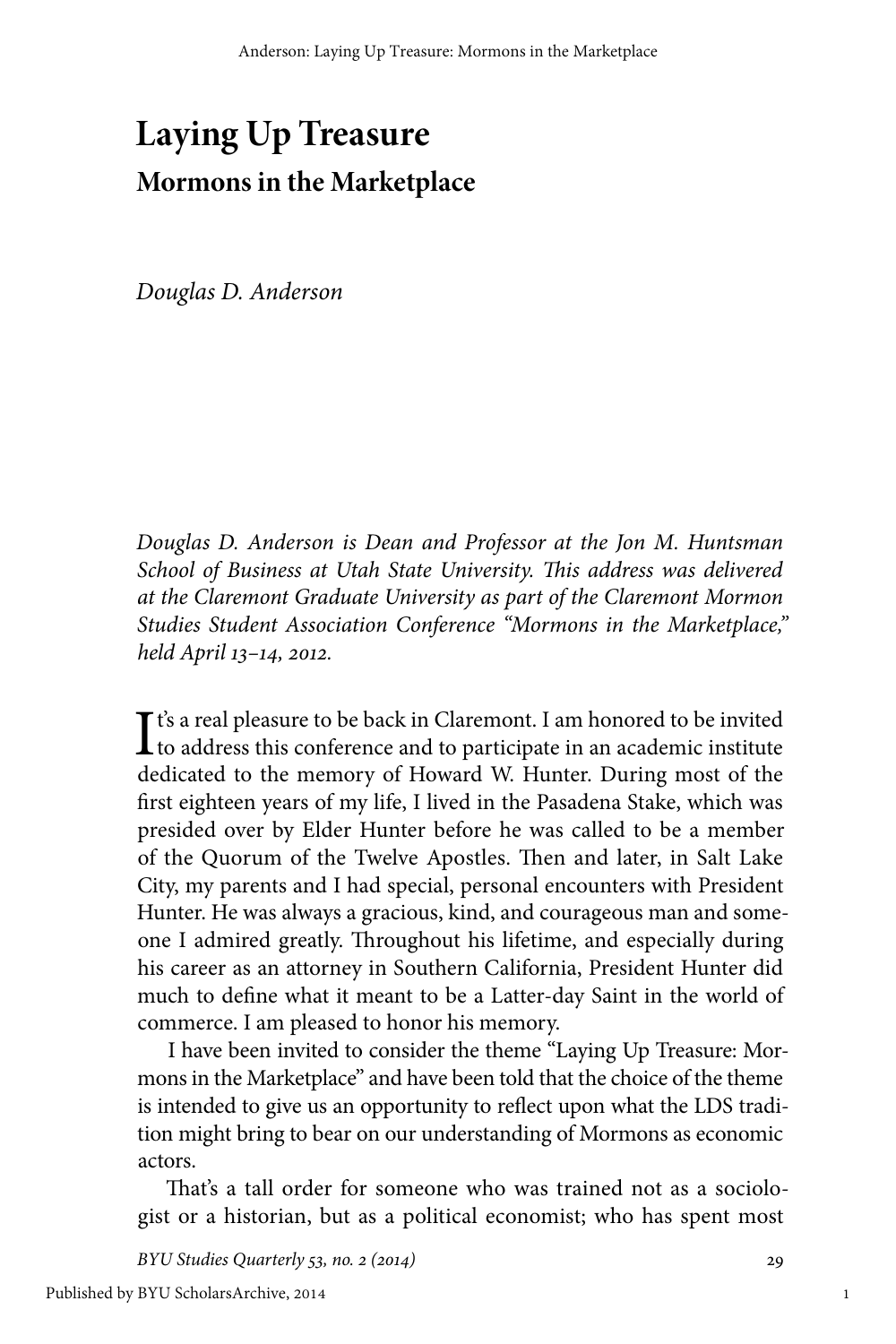

Douglas D. Anderson

of his career as a management consultant; and who has only relatively recently returned to the academy. My views on this subject are shaped more by my own experience in life and reflections on the associations I have enjoyed than by either research or a review of academic literature. So, while I can speak about my personal experiences and observations, I am not sure how much one can reliably generalize from them.

So, let me start out with a disclaimer. When I was an undergraduate at Utah State University, I made two mistakes: the first was that I did not get a season's pass to our local ski

resort, Beaver Mountain; the second was that I did not read more history. The consequence of these choices is that I am a middling skier and a mediocre historian. The good news about both endeavors, however, is that you don't have to be particularly gifted at either to enjoy them.

That said, I can tell you that I have known some historians. Does that count? I consider it an enormous privilege to have been associated with and to learn from some of the best in the field of Mormon history. I became acquainted with Richard Bushman, the first incumbent of the Howard W. Hunter Chair, when I left Logan for Cambridge and graduate school. He was my stake president. Later, two of Bushman's sons (Karl and Serge) spent a couple of summers in our home in Belmont, Massachusetts. Much of what I know about Mormon history comes from reading Professor Bushman's books.

Most of the rest of what I know about Mormon history comes from reading Leonard Arrington, under whom I had the privilege of studying at Utah State University as an undergraduate. In fact, I enrolled in the last course Professor Arrington gave before leaving the university to become the Church historian. It was a directed reading course, and I was invited to write a paper about Utah economic history on any subject that interested me. The topic I chose—the history of the Cache Valley Dairy Association—has some bearing on our theme today. I chose this particular subject because my maternal grandfather, Walter Angus Funk, was a dairy farmer in Benson Ward, and because my father was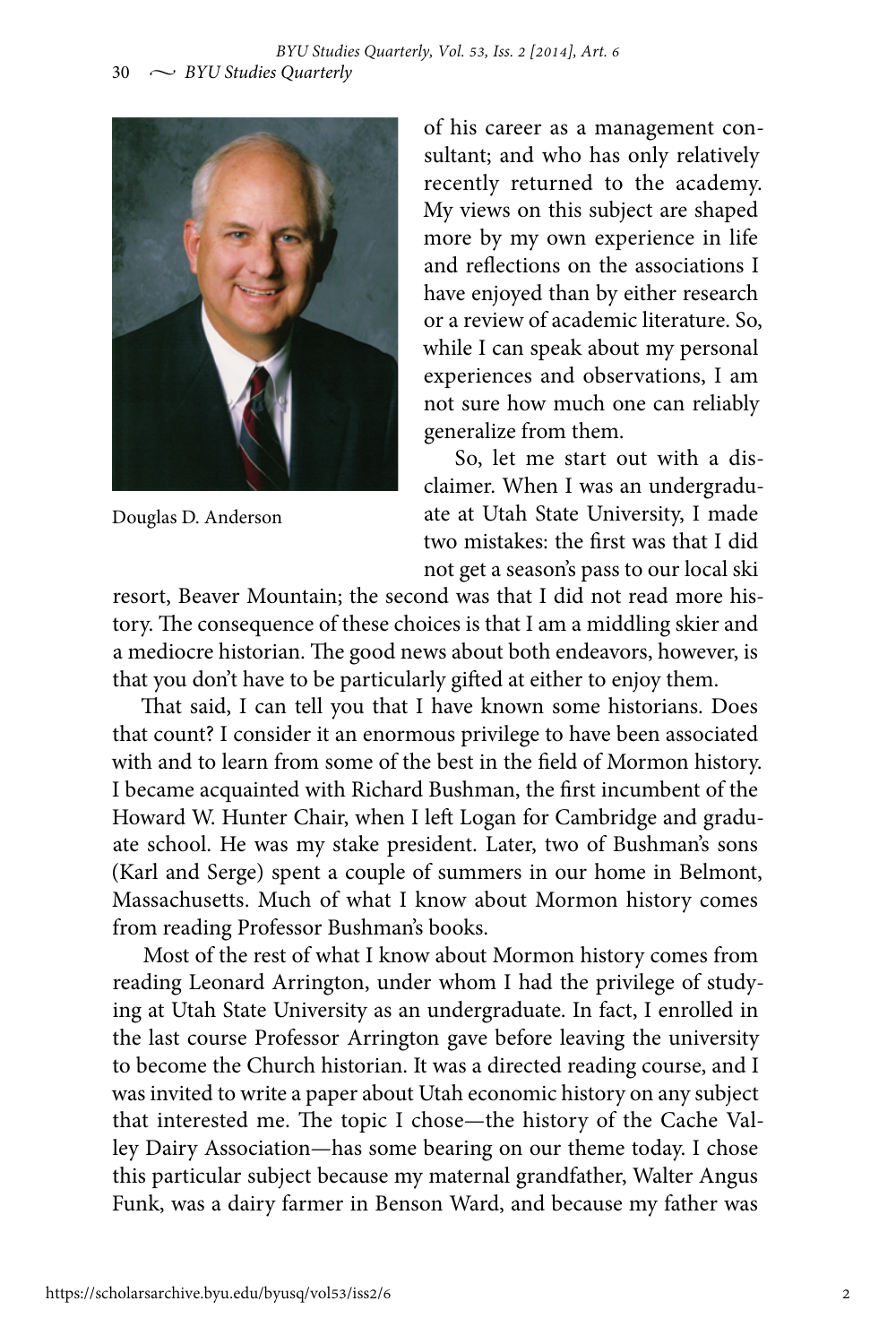once employed making cheese at the plant in Amalga as a way to support his young family while attending Utah State Agricultural College. I wanted to learn more about this institution that had played an important role in my family's economic history. I learned that at one point in their search for additional markets, the Dairy Association targeted Denver and began trucking milk there. (Denver lies about 500 miles from Cache Valley.) They found a ready market. The folks in Denver seemed to like Cache Valley milk. There was only one problem: What to do on the return trip? It seemed like a terrible waste to bring the milk trucks home empty. So they configured a flat undercarriage to enable the trucks to bring a product home. Do you know what they chose to bring home to Cache Valley? Beer! That's right. Mormons in that marketplace exported milk to the "Gentiles" and imported beer in return! I am not sure exactly what that says, but I can tell you that Leonard Arrington got a big kick out of it. Almost twenty years later, we were seated at a dinner together at the university, and I asked him if he could remember my paper on the Cache Valley Dairy Association. "Oh yes," he said with a chuckle, "the beer!"

#### **The Mormon Way of Doing Business**

Mormons today have a much higher national profile than they did in the time of the Cache Valley Dairy Association. Lately, the topic of Mormons as economic and social actors has received a great deal of attention, due in part to Mitt Romney's candidacy for the U.S. presidency. I have known and admired Mitt since 1974, and because of his candidacy, Mormons as a people are being examined more generally.<sup>1</sup>

The world will find much to admire. Americans are learning that faithful members of the Church are known, among other things, for the practice of tithing their income to benefit the Church. A recent study by Dr. Patrick Rooney, executive director of the Center on Philanthropy at Indiana University, concluded that Mormons lead all other faith groups in the amount and extent of their giving, with around 90 percent of Mormon households surveyed making financial donations to the Church.<sup>2</sup> Latter-day Saints are known to be generous with

<sup>1.</sup> Michael Kranish and Scott Helman, *The Real Romney* (New York: Harper Collins, 2012).

<sup>2.</sup> Luiza Oleszczuk, "Religious Giving Is More 'Recession Proof;' Mormons Give the Most," *Christian Post,* February 12, 2012, [http://www.christian](http://www.christianpost.com/news/religious-giving-is-more-recession-proof-mormons-give-the-most-70235/)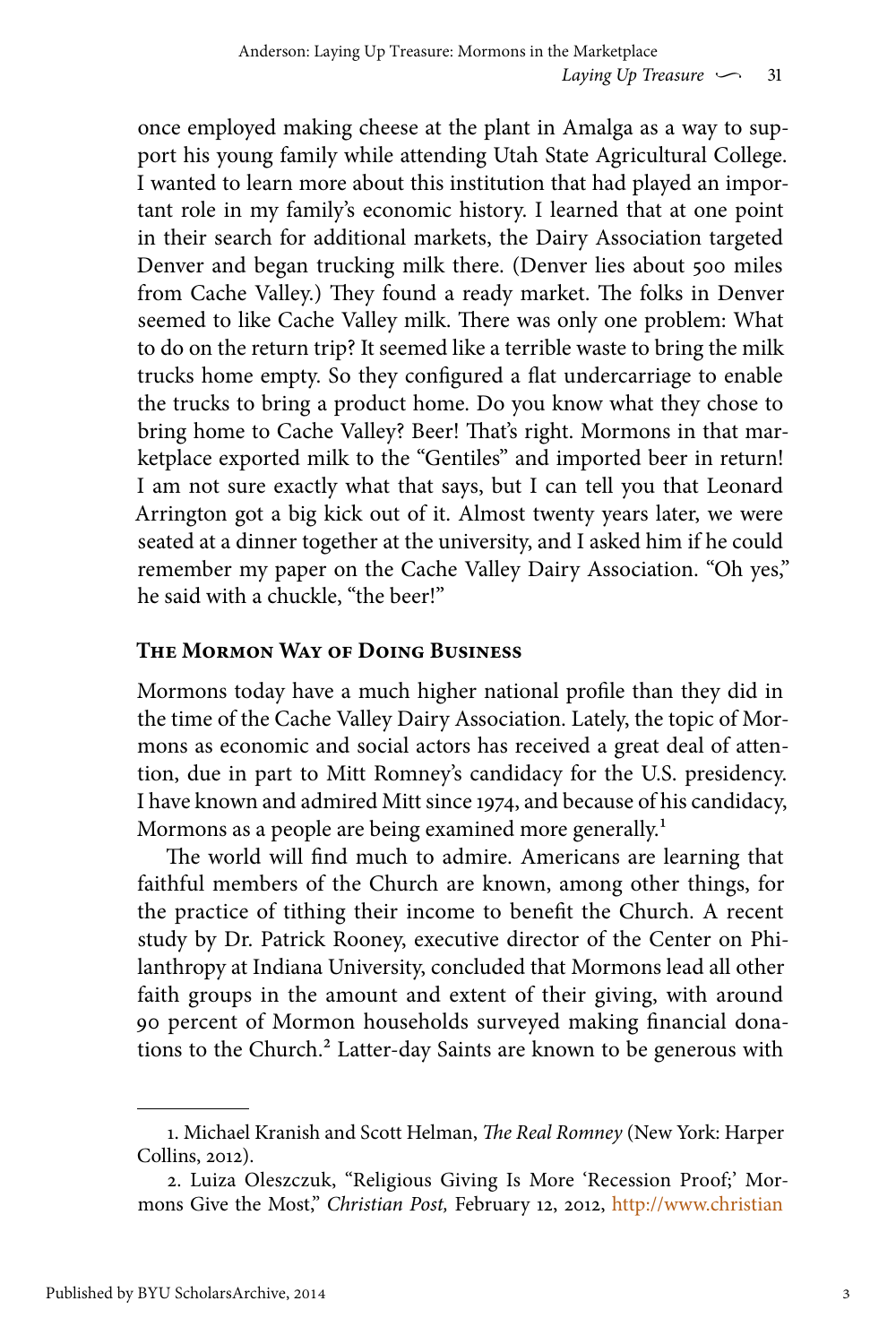their time as well as with their money. A separate recent study, sponsored by the University of Pennsylvania's School of Social Policy and Practice, analyzed survey data from 2,664 church-attending Latter-day Saints living throughout the United States. These researchers found that while the average American volunteers some 48 hours per year to charitable causes, an active Latter-day Saint volunteers nearly nine times as much—428 hours annually.3

Yet, in fairness, a close examination will also reveal that our aspirations are not always reflected in our reality. Mormons, like other people, tend to suffer from a "knowing/doing gap."4 The United States Army created the Center for Army Lessons Learned (CALL) to translate knowledge gained on the battlefield into action. A practice they use, called the After Action Review (AAR), is designed to close the knowing/ doing gap. The army doctrine "There is no lesson learned until a behavior is changed" could apply to people in any organization—business, military, or religious.<sup>5</sup> As the Apostle Paul taught, in the last days men

The "prosocial behavior" of active Latter-day Saints would seem to contradict Robert Putnam's finding of a general decline in civic engagement and social capital. See Robert D. Putnam, *Bowling Alone: The Collapse and Revival of American Community* (New York: Simon and Schuster, 2000). It is notable that the index to Putnam's book does not mention the words "Mormon" or "Latter-day Saints," and the faith receives scant mention in his book (see p. 77).

4. Jeffrey Pfeffer and Robert I. Sutton, *The Knowing/Doing Gap* (Boston: Harvard Business School Press, 2000).

5. Gordon R. Sullivan and Michael V. Harper, *Hope Is Not a Method: What Business Leaders Can Learn from America's Army* (New York: Random House, 1996), 204–10. See also David A. Garvin, *Learning in Action* (Cambridge, Mass: Harvard Business School Press, 2000), 9–10, 92.

[post.com/news/religious-giving-is-more-recession-proof-mormons-give-the](http://www.christianpost.com/news/religious-giving-is-more-recession-proof-mormons-give-the-most-70235/) [-most-70235/.](http://www.christianpost.com/news/religious-giving-is-more-recession-proof-mormons-give-the-most-70235/)

<sup>3.</sup> Ram Cnaan, Van Evans, and Daniel W. Curtis, "Called to Serve: The Prosocial Behavior of Active Latter-day Saints," reported at [http://www.mormon](http://www.mormonnewsroom.org/article/mormon-volunteerism-report) [newsroom.org/article/mormon-volunteerism-report](http://www.mormonnewsroom.org/article/mormon-volunteerism-report). Utah volunteerism was most obviously on display during the 2002 Winter Olympics. Twenty-five thousand volunteers were recruited by the Salt Lake Organizing Committee, and five thousand additional volunteers were assembled by the LDS Church to work at the Church's sites, including its own media center. Candy Thompson, a *Baltimore Sun* reporter who had covered numerous Olympics, said, "The Salt Lake games were better than the Turin games by a lot and better than the Athens games. And the difference was the volunteers. [Utah's] were amazing." See Peggy Fletcher Stack, "Remembering the 'Mormon' Olympics That Weren't," *Salt Lake Tribune*, February 17, 2012, C1–2.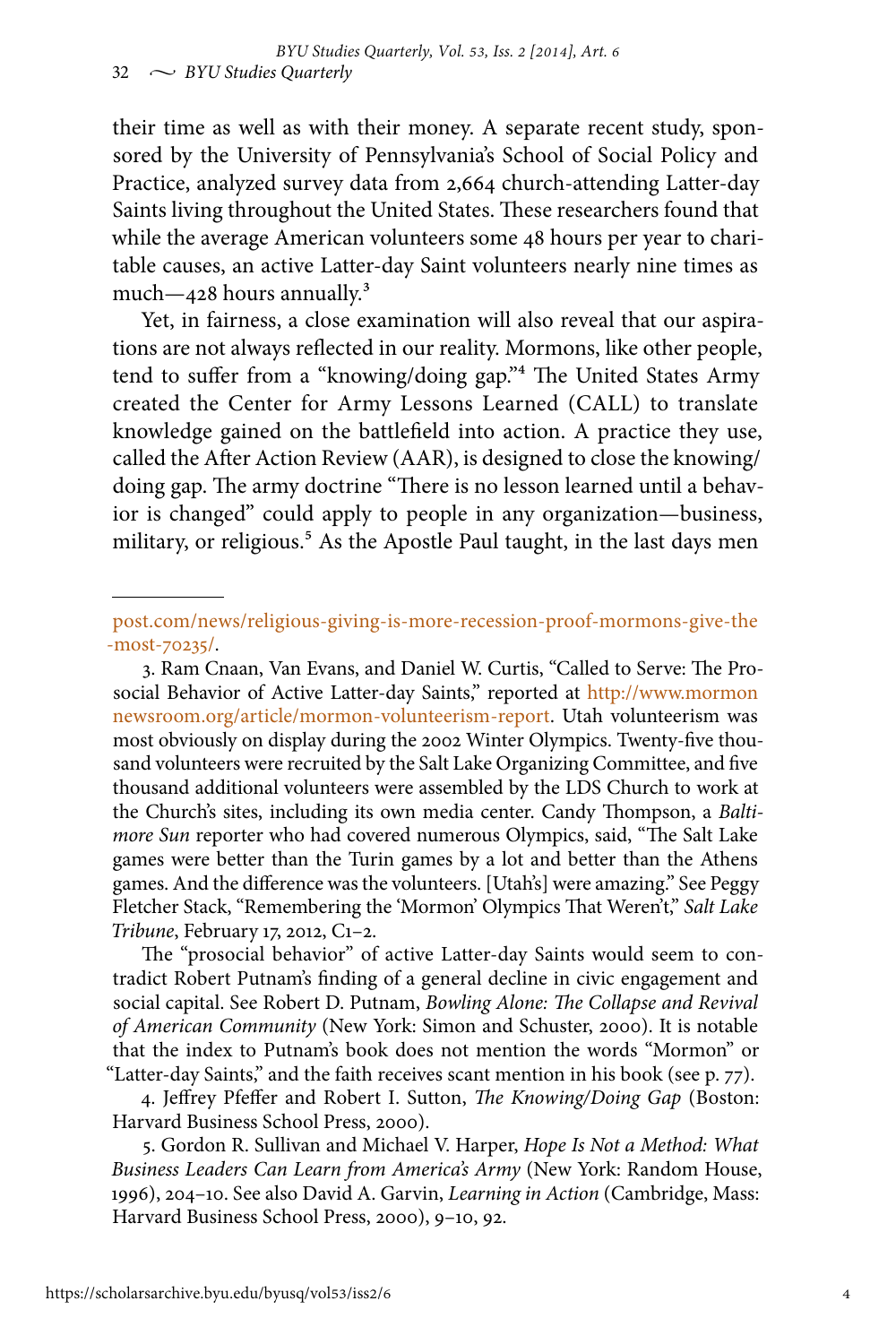would be "ever learning, and never able to come to the knowledge of the truth" (2 Tim. 3:7). Perhaps that is because we don't put our knowledge to use. President Brigham Young said, "There is no doubt, if a person lives according to the revelations given to God's people, he may have the Spirit of the Lord to signify to him His will, and to guide and to direct him in the discharge of his duties, in his temporal as well as his spiritual exercises. I am satisfied, however, that in this respect, *we live far beneath our privileges.*"6

Acknowledging the inherent imperfections attendant to the human condition, it is still possible to articulate elements of the "Mormon way of doing business." These include honesty, persistence, and a commitment to hard work, to family, and to a purpose beyond simply making money.7 These qualities are abundantly displayed among active Mormons of my acquaintance.

In his book *Turnaround,* Romney has said that he grew up "idolizing" his father. He thought everything he said was interesting. At the age of ten, he watched his father "grab the reins of a failing car company," American Motors. His father's example had an enormous impact on him. "Listening to him," Mitt wrote, "he was not like a businessman speaking about business. It was more like he was on a great mission with American Motors to build innovative cars so that people could save money and fuel, and have better lives. Work was never just a way to make a buck to my dad. There was a calling and purpose to it. It was about making life better for people." Years later, when George Romney left government service, he committed himself to promoting volunteerism and worked hard to instill the public service gene in Mitt and his siblings. "In the back of my mind . . . there was always an innate sense that if the opportunity presented itself, there had to be something greater to life than just earning a living. We would have to make some contribution."8

The Romney family tradition, as passed on from George to Mitt, is certainly in keeping with Mormon doctrine. I have seen it in many of my associates. My own father loved to quote from the Book of Mormon sermon of King Benjamin: "I tell you these things that ye may learn

<sup>6.</sup> Brigham Young, in *Journal of Discourses,* 26 vols. (Liverpool: F. D. Richards, 1855–86), 12:104 (November 3, 1867); emphasis added.

<sup>7.</sup> Jeff Benedict, *The Mormon Way of Doing Business: Leadership and Success through Faith and Family* (New York: Warner Books, 2007).

<sup>8.</sup> Mitt Romney, *Turnaround* (Washington, D.C.: Regnery, 2004), 10–13.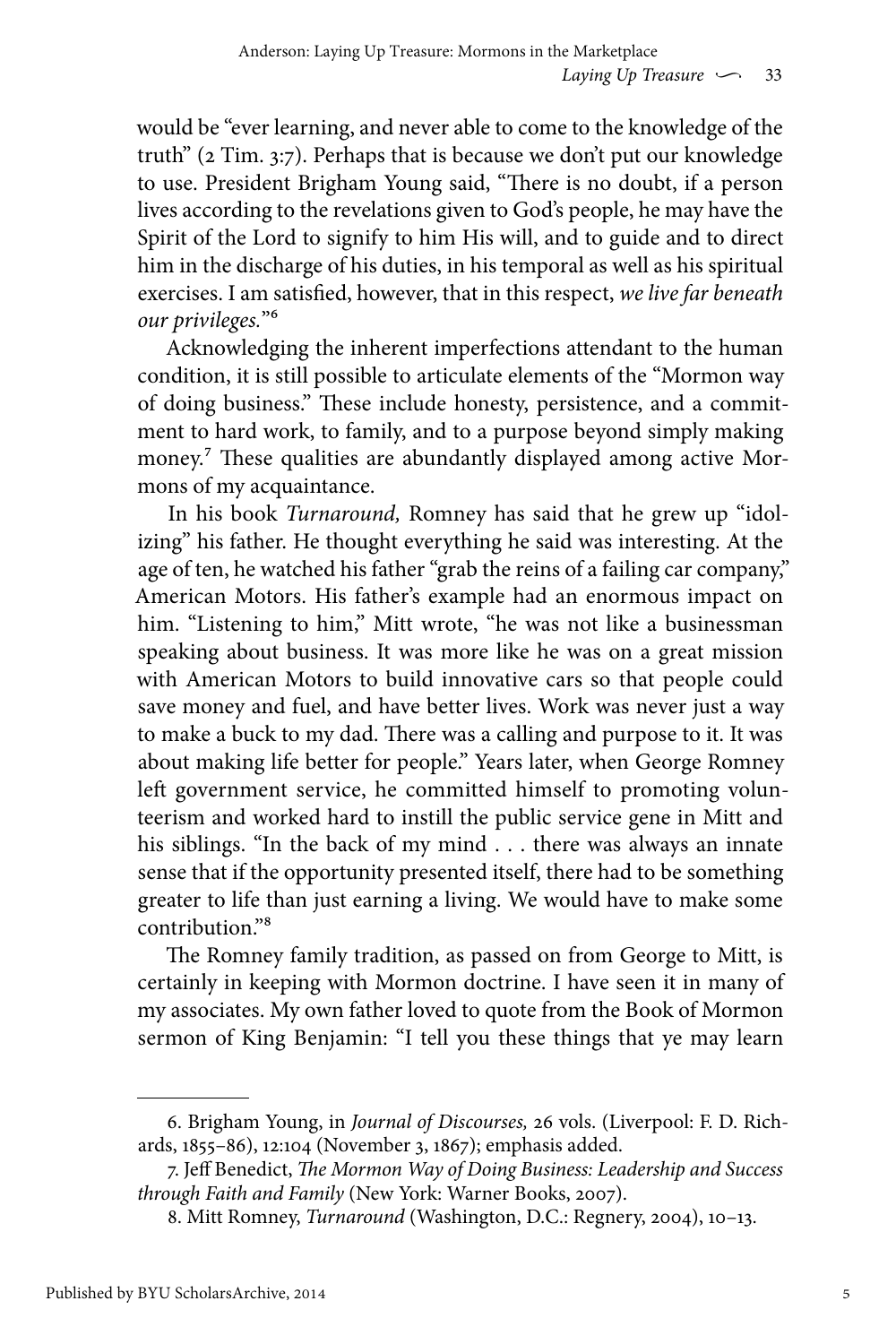wisdom; that ye may learn that when ye are in the service of your fellow beings ye are only in the service of your God" (Mosiah 2:17).

Two other prominent Utah Mormons who have shaped the "Mormon brand" are Bill Child and Jon M. Huntsman. I am honored to call both of them friends and neighbors. Bill is the entrepreneur behind RC Willey, the highly successful furniture and electronics chain in Utah, Idaho, Nevada, and now California. Bill took over the company that had sales of \$250,000 in 1954 and sold it to Warren Buffett forty-one years later when it had sales of \$257 million. As Buffett was later to write, "He didn't do this by inventing something new. He just applied the oldest and soundest principle ever set forth: Treat the other fellow as you'd like to be treated yourself. By consistently following this principle, [Bill] transformed a hole-in-the-wall operation in the tiny town of Syracuse [Utah] into a business that enjoys the trust of millions of his fellow citizens." The story of how Bill accomplished this remarkable feat is well told in a book by Jeff Benedict entitled *How to Build a Business Warren Buffett Would Buy.*9

The RC Willey story should be used as a case study in every business school to illustrate the importance of persistence to business success. It is so relevant to the theme of this conference that I'd like to share a little of it with you. Bill wanted to expand the company, and he felt that Warren Buffett would be the right partner to work with. But they had a rule at RC Willey: they did not do business on Sundays. This was highly unusual in an industry where in most markets Sunday was the top day for in-store sales. Bill explained to Warren that if they ever expanded, they would want to remain closed on Sundays. "Well," Buffett said, "if you can produce these kinds of sales and profit numbers, we'll be glad to support you in being closed on Sundays."<sup>10</sup>

If Bill Child had been content to stay in Utah, that story might not have been so remarkable. But he wanted to expand to Las Vegas, and Buffett would not budge because of the Sunday closing policy. Then Bill tried to persuade Buffett to allow the company to expand to Boise. The answer was still no.<sup>11</sup> The way Bill finally persuaded Warren is best told in Buffett's own words, as recorded in his annual shareholders letter

<sup>9.</sup> Jeff Benedict, *How to Build a Business Warren Buffett Would Buy* (Salt Lake City: Shadow Mountain, 2009), v–vi.

<sup>10.</sup> Benedict, *How to Build a Business,* 122.

<sup>11.</sup> Benedict, *How to Build a Business,* 134–35.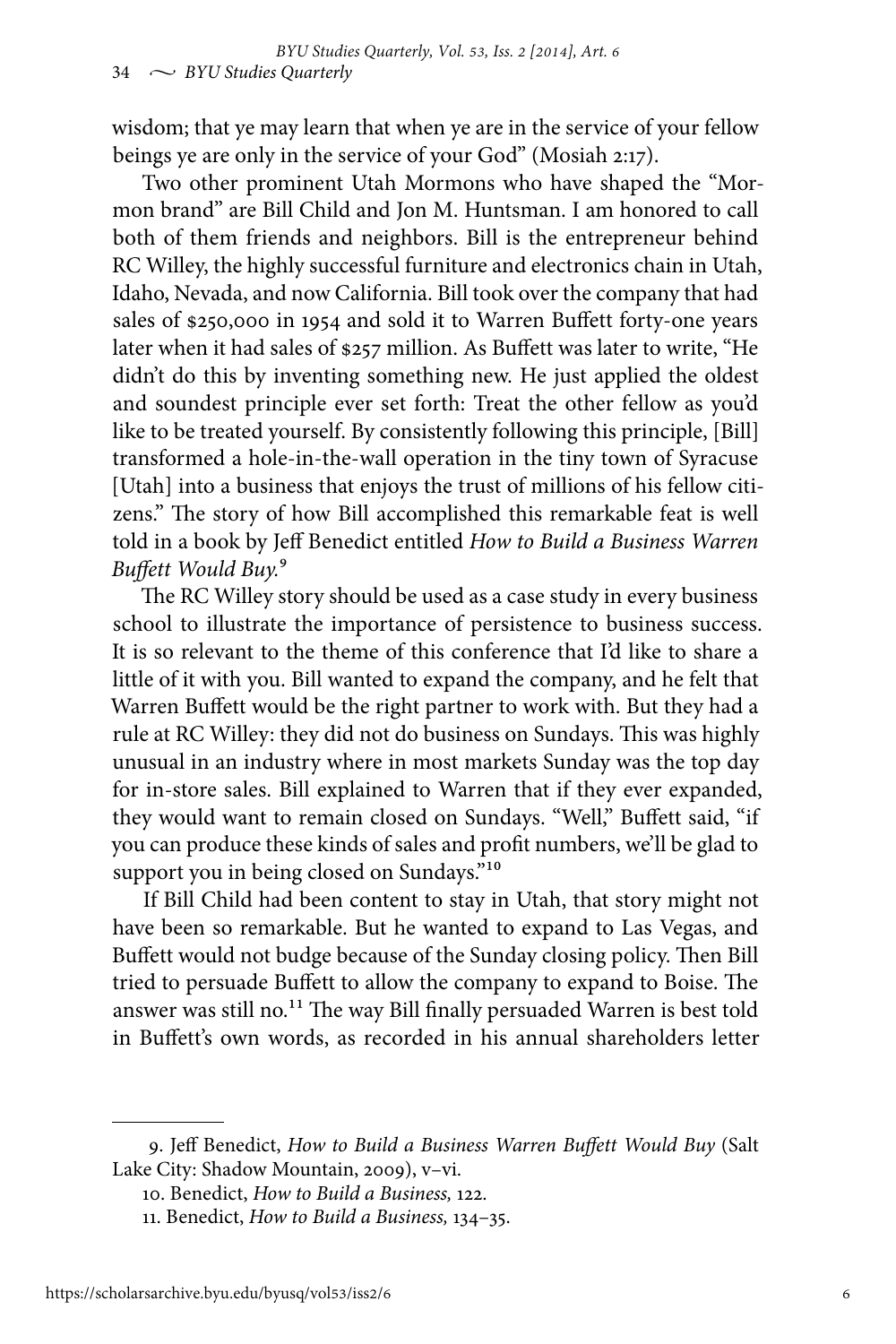in 2000 under the heading "A Managerial Story You Will Never Read Elsewhere":

Here's a remarkable story from last year: It's about RC Willey, Utah's dominant home furnishing business, which Berkshire purchased from Bill Child and his family in 1995. Bill and most of his managers are Mormons, and for this reason RC Willey's stores have never operated on Sunday. This is a difficult way to do business: Sunday is the favorite shopping day for many customers. Bill, nonetheless, stuck to his principles—and while doing so built his business . . . to \$342 million in 1999.

Bill felt that RC Willey could operate successfully in markets outside of Utah and in 1997 suggested that we open a store in Boise. I was highly skeptical about taking a no-Sunday policy into a new territory where we would be up against entrenched rivals open seven days a week. Nevertheless, this was Bill's business to run. So despite my reservations, I told him to follow both his business judgment and his religious convictions.

Bill then insisted on a truly extraordinary proposition: He would personally buy the land and build the store—for about \$9 million as it turned out—and would sell it to us at his cost if it proved to be successful. On the other hand, if sales fell short of his expectations, we could exit the business without paying Bill a cent. This outcome, of course, would leave him with a huge investment in an empty building. I told him that I appreciated his offer but felt that if Berkshire was going to get the upside it should also take the downside. Bill said nothing doing: If there was to be failure because of his religious beliefs, he wanted to take the blow personally.

The store opened last August and immediately became a huge success. Bill thereupon turned the property over to us—including some extra land that had appreciated significantly—and we wrote him a check for his cost. And get this: *Bill refused to take a dime of interest on the capital he had tied up over the two years.*

If a manager has behaved similarly at some other public corporation, I haven't heard about it. You can understand why the opportunity to partner with people like Bill Child causes me to tap dance to work every morning.<sup>12</sup>

I love that story. Not only does it illustrate Bill's hard work and persistence but also his commitment to principle and his willingness and ability to innovate in order to stay true to his beliefs.

<sup>12.</sup> Benedict, *How to Build a Business,* 142–44; italics in original.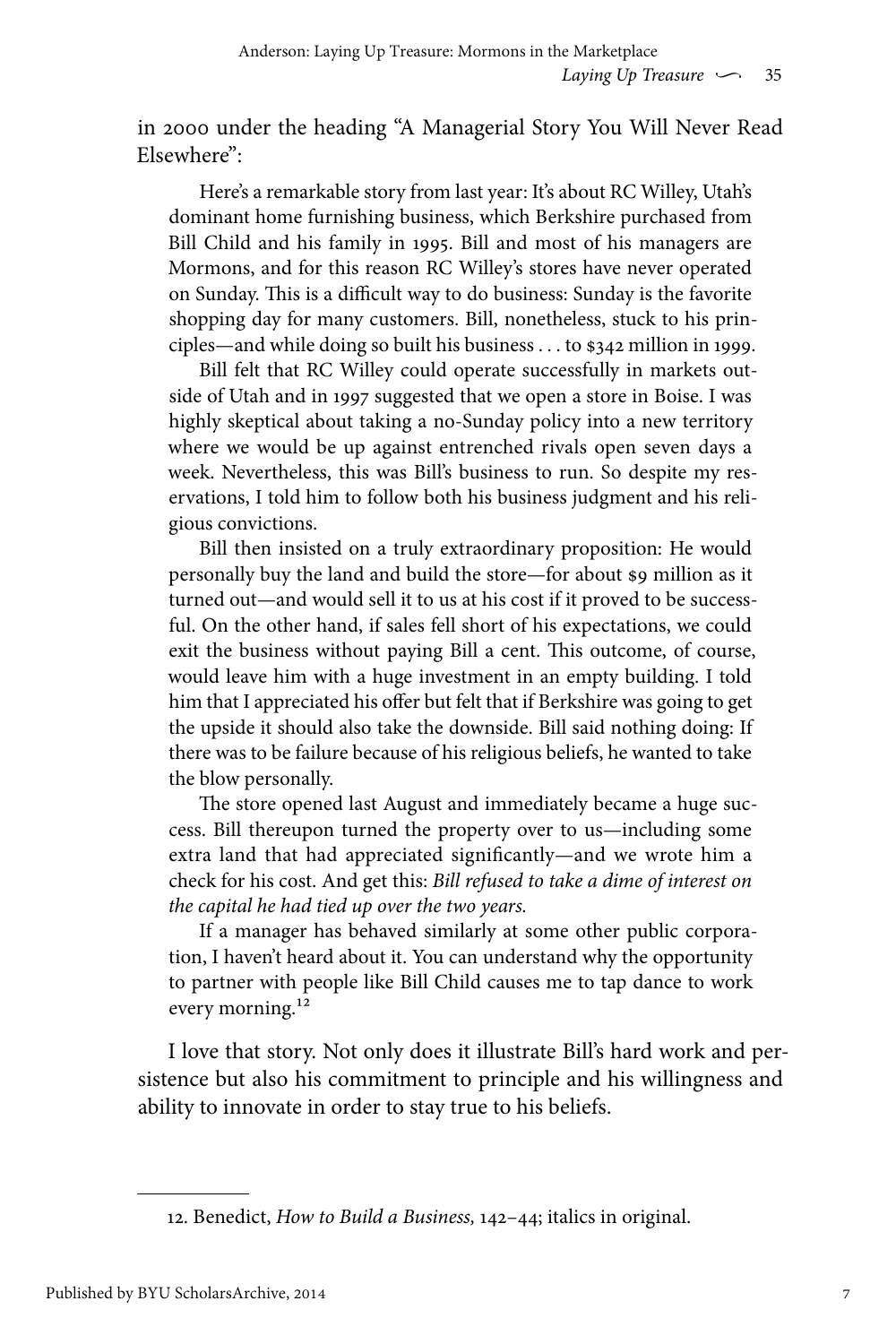Outside of Utah, few (if any) Mormon businessmen have had a higher profile for honesty and philanthropy than Jon M. Huntsman Sr., after whom the business school at Utah State University is now named. It's been my privilege to know Jon well for more than ten years and to work closely with him for more than five. Jon's book *Winners Never Cheat* is required reading at our business school and at many others, including Wharton, where Jon has had an enormous influence in helping that school rise to international prominence.

There are many anecdotes in Jon's book that are worth telling in connection with the theme of this conference, including the idea that a man's word is his bond. But one that I am particularly drawn to is the story he tells about working in the White House and the request he got from Bob Haldeman to engage in some dirty tricks. Here's the story in Jon's own words:

I worked as White House staff secretary and a special assistant to the president during the first term of the Nixon administration. I was the funnel through which passed documents going to and from the president's desk. I also was part of H. R. Haldeman's "super staff." As a member of that team, Haldeman expected me to be unquestioning. It annoyed him that I was not. He proffered blind loyalty to Nixon and demanded the same from his staff. I saw how power was abused, and I didn't buy in....

I was asked by Haldeman on one occasion to do something "to help" the president. . . . It seems a certain self-righteous congressman was questioning one of the Nixon's nominations for agency head. There was some evidence the nominee had employed undocumented workers in her California business.

Haldeman asked me to check out a factory previously owned by this congressman to see whether the report was true. The facility happened to be located close to my own manufacturing plant in Fullerton, California. Haldeman wanted me to place some of our Latino employees on an undercover operation at the plant in question. The information would be used, of course, to embarrass the political adversary. . . .

There are times when we react too quickly to catch the rightness and wrongness of something immediately. We don't think it through. This was one of those times. It took about 15 minutes for my inner moral compass to make itself noticed, to bring me to the point that I recognized this wasn't the right thing to do. Values that had accompanied me since childhood kicked in.

Halfway through my conversation, I paused. "Wait a minute, Jim," I said deliberately to the general manager of Huntsman Container, "let's not do this. I don't want to play this game. Forget I called."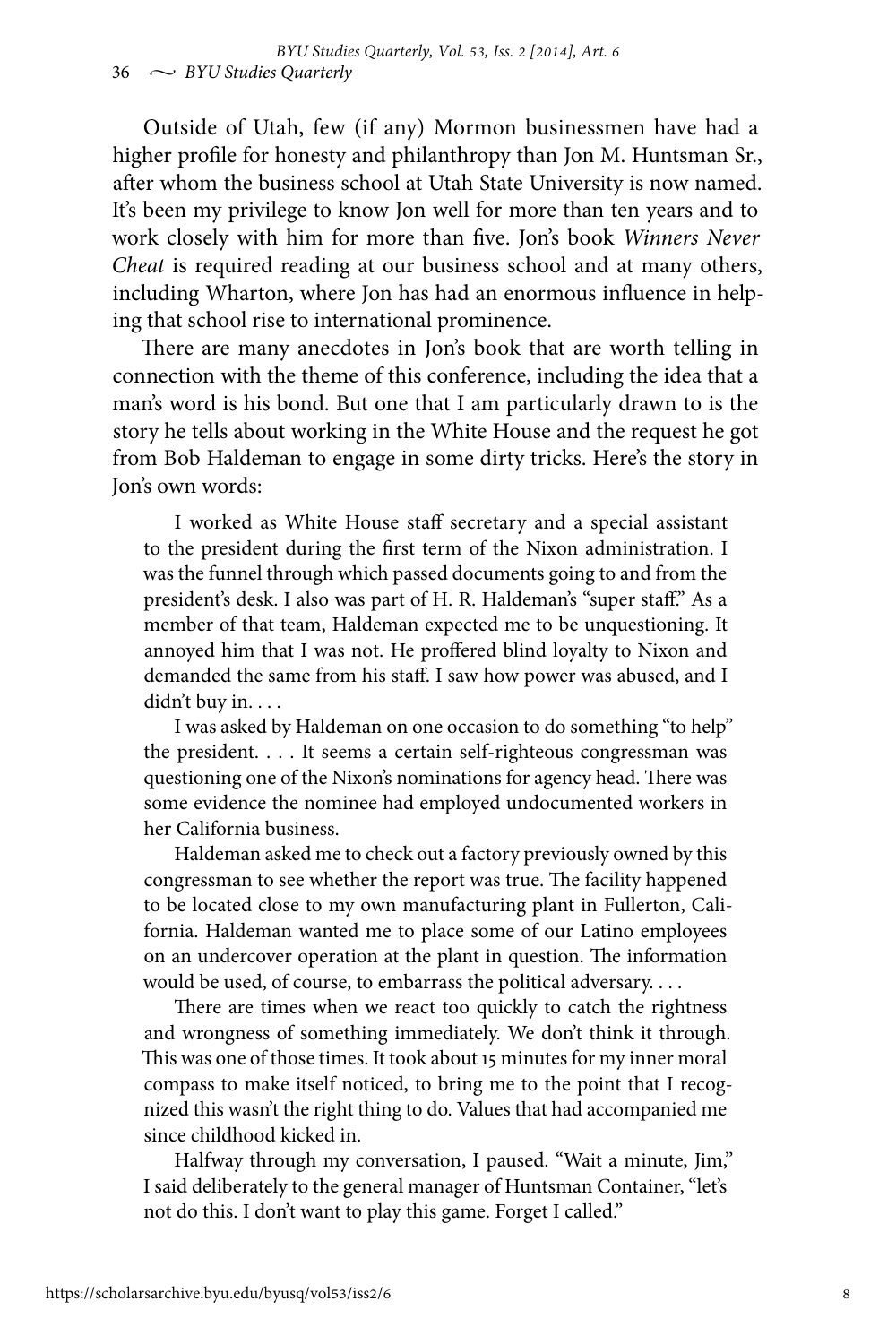I instinctively knew it was wrong, but it took a few minutes for the notion to percolate. I informed Haldeman that I would not have my employees spy or do anything like it. . . . He didn't appreciate responses like that. He viewed them as signs of disloyalty. I might as well have been saying farewell.<sup>13</sup>

In fact, Jon Huntsman left the White House within six months of this incident. For his moral courage in this case, if for no other reason (and there are many other reasons), Jon Huntsman is a hero of mine. I have reflected about what might have happened had Jon given in to Haldeman. The pressure must have been enormous. After all, this was the second most powerful man in America giving him direction. Mormons, typically, are thought to be pretty obedient to authority. It would have taken a lot to stand up to Haldeman as a young thirty-four-year-old. I think it is clear in hindsight, given the subsequent events associated with the Watergate affair, that things would have played out very differently for Jon if he had given in to this pressure. I don't believe Jon Huntsman ever would have realized his great stature in business or philanthropy had he not said no to Haldeman.

## **"Mormons in the Marketplace" Considered More Generally**

As interesting as are the lives of George Romney, Bill Child, and Jon Huntsman, the question is, can we generalize about Mormons in the marketplace from these examples? Although I believe the values represented in these anecdotes are deeply embedded in Mormon culture, we should move from the particular to the general only with caution. After all, these are three extraordinary individuals. To tackle the more general task, we need to look carefully at three elements that interact in our theme. The first consists of the economy of the market and the culture of the market economy. The second focuses on doctrine—scripture and the pronouncements of prophets and apostles. The third has to do with how tradition and culture have shaped the behavior of Mormons as economic actors. This is a huge topic, fully worthy of a book-length study (or at least a doctoral dissertation). But let me give you some assurance (and let you down gently): It won't happen here. Please don't expect the

<sup>13.</sup> Jon M. Huntsman, *Winners Never Cheat: Everyday Values We Learned as Children, but May Have Forgotten* (Upper Saddle River, N.J.: Wharton School Publishing, 2005), 9–11.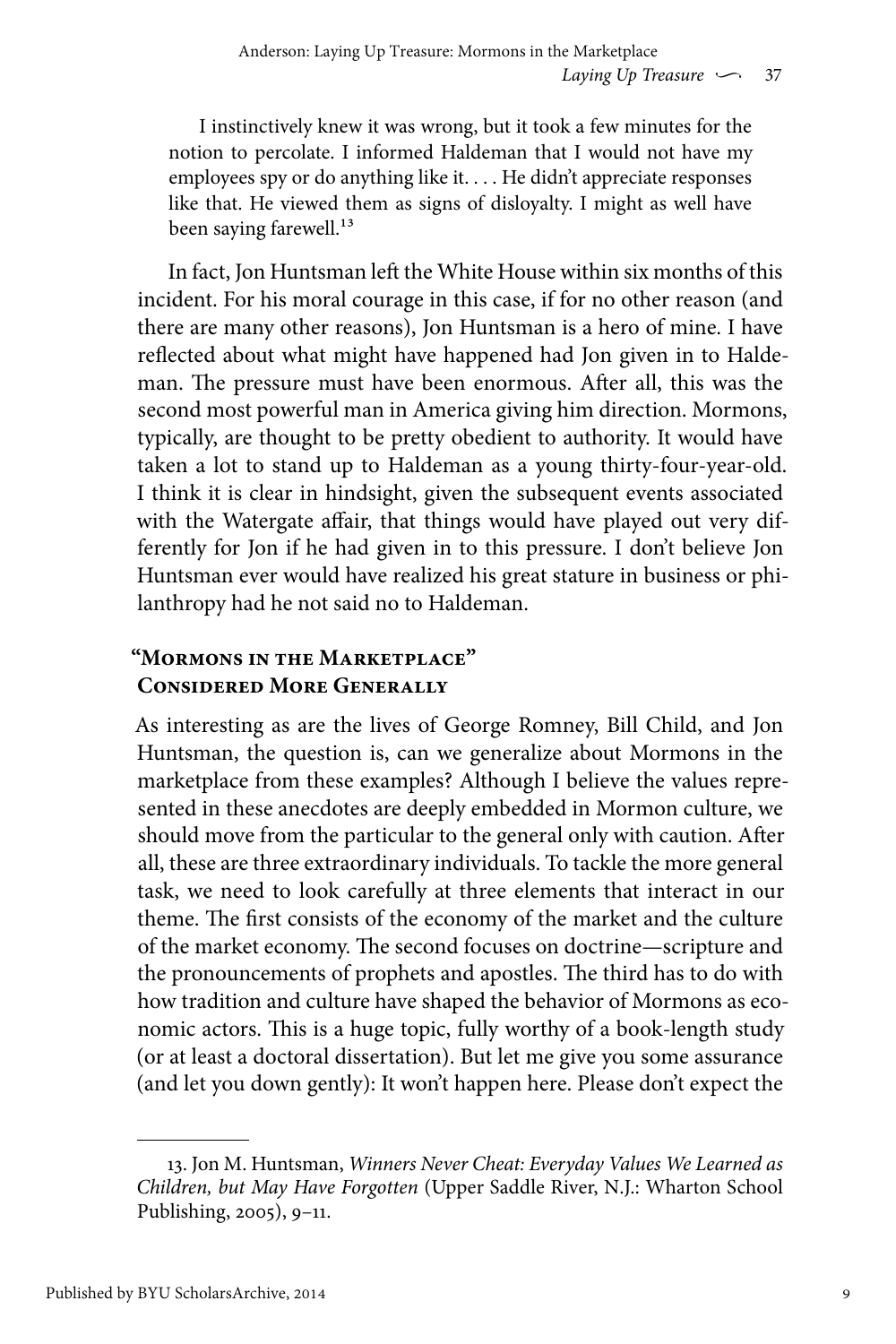moral equivalent of Max Weber's *The Protestant Ethic and the Spirit of Capitalism* (although I will have something to say about Weber in due course). I will take up each of these three topics in order, first with a brief overview of thinking about "markets."

#### **Markets and Values**

It says something about the era we are living in that it has been referred to as the "triumph" of the market.<sup>14</sup> The ascendance of the market has been particularly pronounced in the last thirty-five years. Following a period of stagflation in the United States in the mid-1970s, the market as an allocator of goods and a generator of wealth was "rediscovered," and with it a new appreciation for the concepts of "price" and "profit." Both major political parties sought to deregulate much of commerce and to use market-based incentives to achieve public ends.15 Alfred Kahn, the great Cornell economist who deregulated the airline industry as head of the Civil Aeronautics Board under President Carter, was fond of saying, "The only economic function of price is to influence behavior."<sup>16</sup> The key was to get relative prices (and thus incentives) right so that individual consumers and businesses interacting through markets could efficiently solve the central problems of economic organization: What goods and services to produce? How to produce them? And for whom?<sup>17</sup>

This focus on the virtues of the market accelerated under Presidents Reagan, Bush, and Clinton. By the end of the century, Michael Mandelbaum, one of America's leading foreign-policy thinkers, advanced the view that "the free market" was one of three ideas that dominate the world today by virtue of its near universal acceptance as "the path to what had become, in the twenty-first century, a supreme and undisputed national goal: the creation of wealth."18 The fall of the Soviet Union and the subsequent rise of China as the second-largest economy in the world supported

<sup>14.</sup> Michael J. Sandel, *What Money Can't Buy: The Moral Limits of Markets*  (New York: Farrar, Straus and Giroux, 2012).

<sup>15.</sup> Charles L. Schulze, *The Public Use of Private Interest* (Washington, D.C.: Brookings, 1977).

<sup>16.</sup> Quoted in Douglas D. Anderson, *Regulatory Politics and Electric Utilities* (Boston: Auburn House, 1981), 103.

<sup>17.</sup> Paul A. Samuelson and William D. Nordhaus, *Economics,* 12th ed. (New York: McGraw Hill, 1985), 24, 41, 43.

<sup>18.</sup> Michael Mandelbaum, *The Ideas That Conquered the World: Peace, Democracy, and Free Markets in the Twenty-first Century* (New York: Public Affairs, 2002), 4.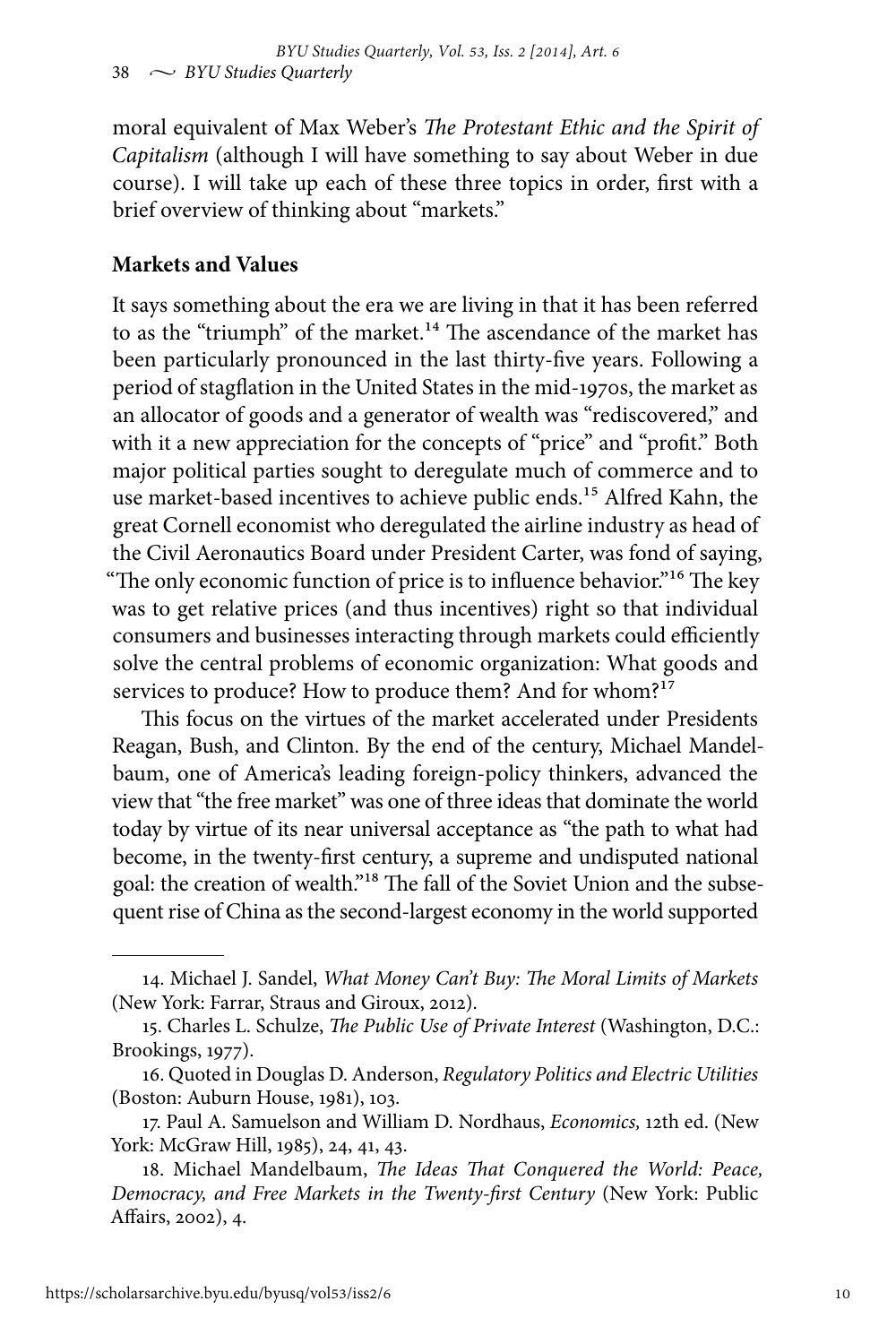the view that man has yet to devise a better mechanism for organizing economic activity and producing affluence than through markets.<sup>19</sup>

That is not to say that markets are without their critics. In the wake of the financial crisis of 2008, the critics of unfettered and unlimited markets have become more vocal. Harvard political philosopher Michael J. Sandel worries that in a society where "everything is up for sale" markets can have a corrosive tendency by putting a price on things that should not be traded for money. "Markets don't only allocate goods," he argues; "they express and promote certain attitudes toward the goods being exchanged," including individual competitiveness and acquisitiveness. Markets, maintains Sandel, leave a mark. They can crowd out nonmarket values worth caring about. Without quite realizing it, he says, we have drifted from having a market economy to being a market society. "The difference is this: A market economy is a tool—a valuable and effective tool—for organizing productive activity. A market society is a way of life in which market values seep into every aspect of human endeavor. It's a place where social relations are made over in the image of the market."<sup>20</sup>

When we consider the role of Mormons in the marketplace, we are obliged to consider whether the characteristic set of behaviors or "brand" associated with Mormons is shaped more by the culture of the marketplace or by the doctrines, beliefs, and history of the Church. There is a well-known tension between the market ideology of individualism, competition, and the pursuit of wealth on the one hand, and the egalitarian, cooperative, and communitarian values of the nineteenth-century economic heritage of the Church.<sup>21</sup> What is it that makes today's Mormon businessmen "highly effective people," to use the well-known concept of my Utah State University colleague Stephen R. Covey? My own view is that Mormons are not unlike other rational economic actors. They are heavily influenced by "what works" in the market. But committed

<sup>19.</sup> See Robert E. Lane, *The Market Experience* (Cambridge University Press, 1991); Charles E. Lindblom, *The Market System: What It Is, How It Works, What to Make of It* (New Haven: Yale University Press, 2001).

<sup>20.</sup> Michael J. Sandel, "What Isn't for Sale?" *Atlantic* (April 2012): 64–65. See also Robert Kuttner, *Everything for Sale: The Virtues and Limits of Markets*  (Chicago: University of Chicago Press, 1999), xiii.

<sup>21.</sup> See F. Neil Brady and Warner Woodworth, "A Mormon Perspective on Business and Economics," in *Spiritual Goods: Faith Traditions and the Practice of Business,* ed. Stewart W. Herman (Bowling Green, Ohio: Bowling Green State University Press, 2000).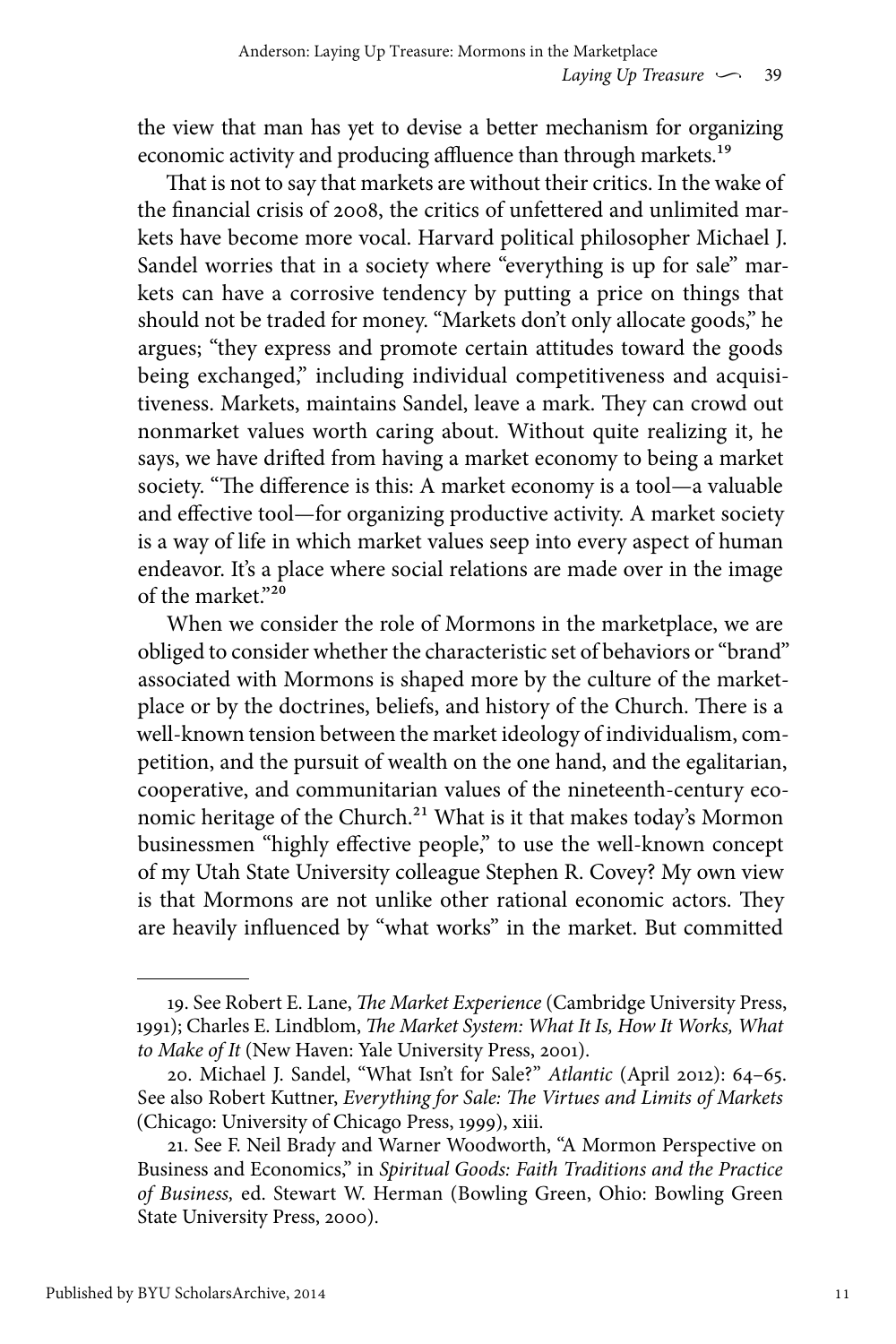members of the Church are also influenced by the Lord's Spirit and his teachings. They know that "man shall not live by bread alone" (Matt. 4:4). In scripture and in the prophetic utterances of modern Apostles, Mormons find inspiration that serves as a circuit breaker and a shock absorber to the current and relentless pace of the market. It is to these influences that I turn next.

#### **Prophetic Utterances**

The scriptural reference that frames the theme of this conference is the Sermon on the Mount. Therein the Lord admonishes us, "Lay not up for yourselves treasures upon earth, where moth and rust doth corrupt, and where thieves break through and steal: But lay up for yourselves treasures in heaven, where neither moth nor rust doth corrupt, and where thieves do not break through nor steal: For where your treasure is, there will your heart be also" (Matt. 6:19–21). And to make sure we get the point, three verses later we read this: "No man can serve two masters: for either he will hate the one, and love the other; or else he will hold to the one, and despise the other. Ye cannot serve God and mammon" (Matt. 6:24).

The prophets and the apostles, both ancient and modern, echo the Lord's caution about the love of money and the accumulation of wealth. Moses cautioned the children of Israel to "forget not the Lord" when their poverty turned to abundance,"lest when thou hast eaten and art full, and hast built goodly houses, and dwelt therein; and when thy herds and thy flocks multiply, and thy silver and thy gold is multiplied, and all that thou hast is multiplied; . . . And thou say in thine heart, My power and the might of mine hand hath gotten me this wealth. But thou shalt remember the Lord thy God: for it is he that giveth thee power to get wealth, that he may establish his covenant which he sware unto thy fathers" (Deut. 8:11–13, 17–18).

The Mormon Moses, Brigham Young, issued a similar warning to the destitute Saints of the Great Basin, shortly after gold was discovered in California: "I hope that the gold mines will be no nearer than 800 miles. ... Prosperity and riches blunt the feelings of man."<sup>22</sup> Subsequently, and with customary candor, Brigham added this: "The worst fear I have

<sup>22.</sup> Journal History of the Church, July 8, 1849, Church History Library, The Church of Jesus Christ of Latter-day Saints, Salt Lake City (hereafter cited as CHL), cited in Dean L. Larsen, "Beware Lest Thou Forget the Lord," *Ensign* 21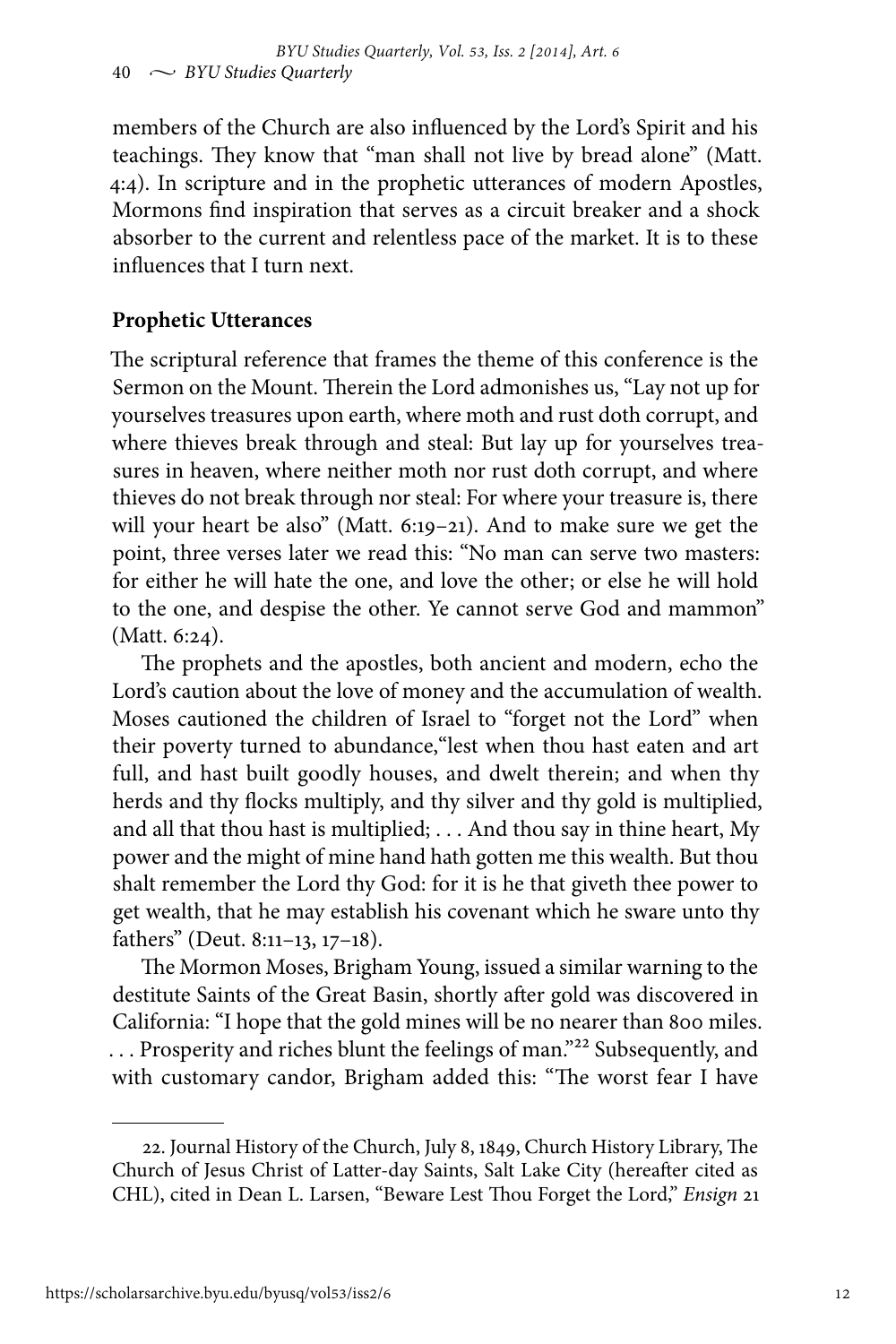about this people is that they will get rich in this country, forget God and His people, wax fat, and kick themselves out of the Church and go to hell. This people will stand mobbing, robbing, poverty, and all manner of persecution, and be true. But my greater fear . . . is that they cannot stand wealth."23

The prosperity and pride cycle is well known to Latter-day Saints. The Book of Mormon is replete with examples of people who get caught up in the pursuit of wealth, only to have it turn to ashes as greed, avarice, and pride replace temperance, brotherly kindness, charity, and the love of God.

The Book of Mormon prophet Alma told of a devastating invasion that humbled the Nephite people, who in their humility turned to God and were blessed abundantly by him, only then to again "wax proud" and forget their duty. Here is Alma's account of the cycle:

The people were afflicted, yea, greatly afflicted for the loss of their brethren, and also for the loss of their flocks and herds, and also for the loss of their fields of grain, which were trodden under foot and destroyed. . . .

And so great were their afflictions that every soul had cause to mourn; and they believed that it was the judgments of God sent upon them because of their wickedness and their abominations; therefore they were awakened to a remembrance of their duty.

And they began to establish the church more fully; yea, and many were baptized in the waters of Sidon and were joined to the church of God. (Alma 4:2–4)

Sadly, the lesson was not learned. In just three years, Alma reports, "The people of the church began to wax proud, because of their exceeding riches, and their fine silks, and their fine-twined linen, and because of their many flocks and herds, and their gold and their silver, and all manner of precious things, which they had obtained by their industry; and in all these things were they lifted up in the pride of their eyes" (Alma 4:6). The prosperity/pride cycle seems endemic to the human experience.

<sup>(</sup>May 1991): 11. See also Leonard J. Arrington, *Brigham Young: American Moses* (Urbana: University of Illinois Press, 1986).

<sup>23.</sup> James S. Brown, *Life of a Pioneer* (Salt Lake City: George Q. Cannon and Sons, 1900), 122–23, cited in Larsen, "Beware Lest Thou Forget," 11.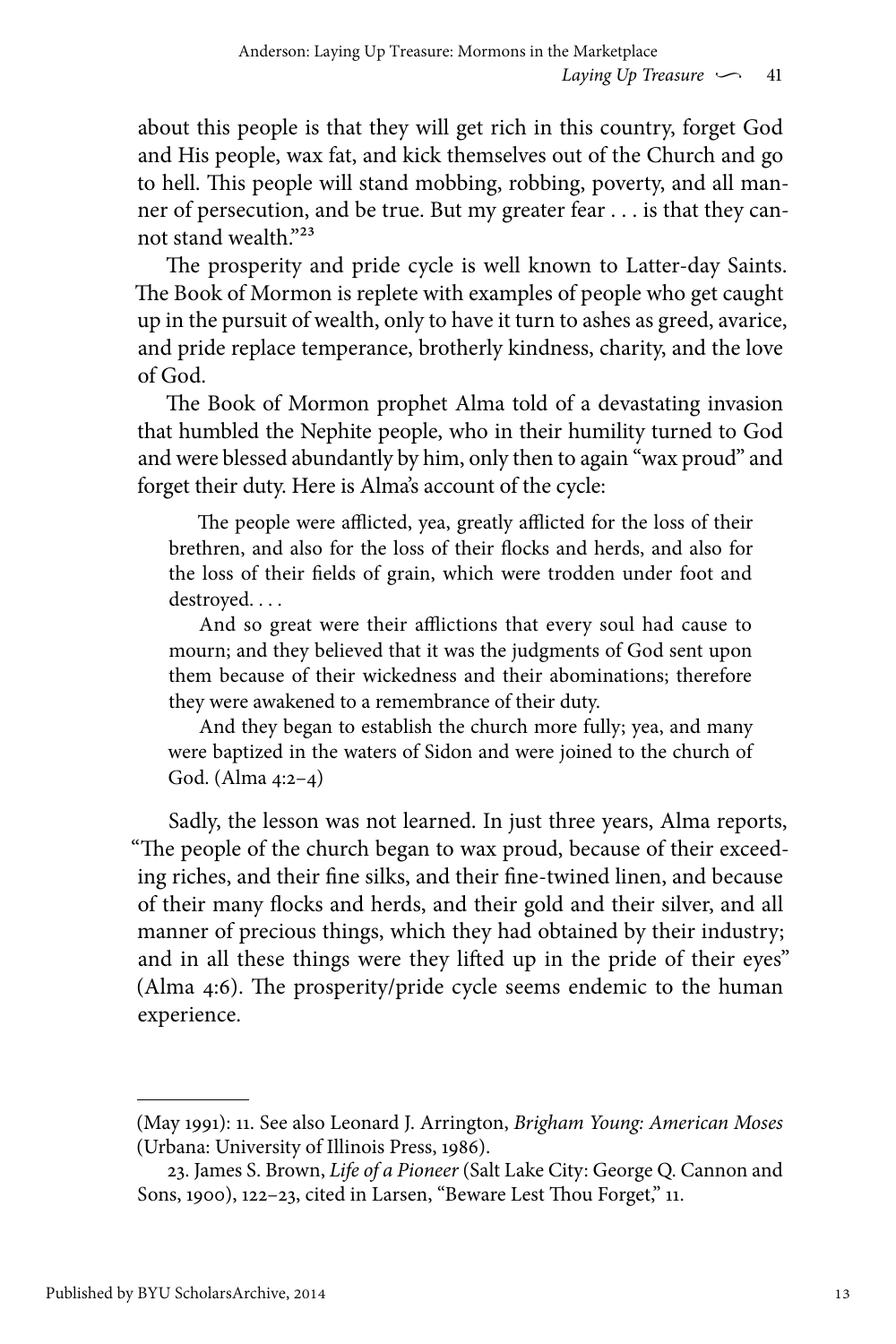Mormons are by no means alone among Christians in the view that an abundance of earthly possessions can be both a blessing and a curse, depending on the way these things are viewed and used. David W. Miller has created a three-part rubric that presents attitudes toward wealth among Protestants as (1) an offense to Christian faith; (2) an obstacle to faith; and  $(3)$  an outcome of faith.<sup>24</sup> We associate number 3 on this list—that wealth creation can be viewed as an outcome of faith—with the Protestant Reformation, thanks to Max Weber's *The Protestant Ethic and the Spirit of Capitalism.*25

As Miller observes:

Weber and others have suggested that ascetic Protestantism was the dominant form preached by the Puritan and Calvinist influenced communities during America's colonial days and early life as a nation. This form of Protestant theology argued that the pursuit of wealth was not only acceptable but was almost a religious duty, as part of the Protestant doctrine of calling. Some held that receipt of material success was itself a sign of God's providence and being part of the elect. In this Calvinist interpretation, hard work and frugal lifestyles were not just a means to an end, but they were a spiritual act in themselves. This impulse, or Protestant ethic as Weber called it, coupled with new industrial technologies, rationalization, and specialization of tasks became the spirit of capitalism, and was one of the contributing factors that led to unimaginable wealth creation.

#### Miller continues:

Later Protestants went even further than Luther and Calvin regarding the objectives of hard work. John Wesley, the peripatetic preacher and founder of the Methodist Church, was unabashed in his support of wealth creation. However, to avoid the theological problems [associated with] . . . wealth creation as an obstacle to faith, he proposes a system of internal checks and controls. In his famous sermon, "The Use of Money" (reportedly preached dozens of times by him), he argues that people should earn all they can, save all they can, and give away all they can.<sup>26</sup>

<sup>24.</sup> David W. Miller, "Wealth Creation as Integrated with Faith: A Protestant Reflection," paper presented at a conference on Muslim, Christian, and Jewish Views on the Creation of Wealth, April 23–24, 2007, University of Notre Dame, 2.

<sup>25.</sup> Max Weber, *The Protestant Ethic and the Spirit of Capitalism,* Kindle edition.

<sup>26.</sup> Cited in Miller, "Wealth Creation," 5.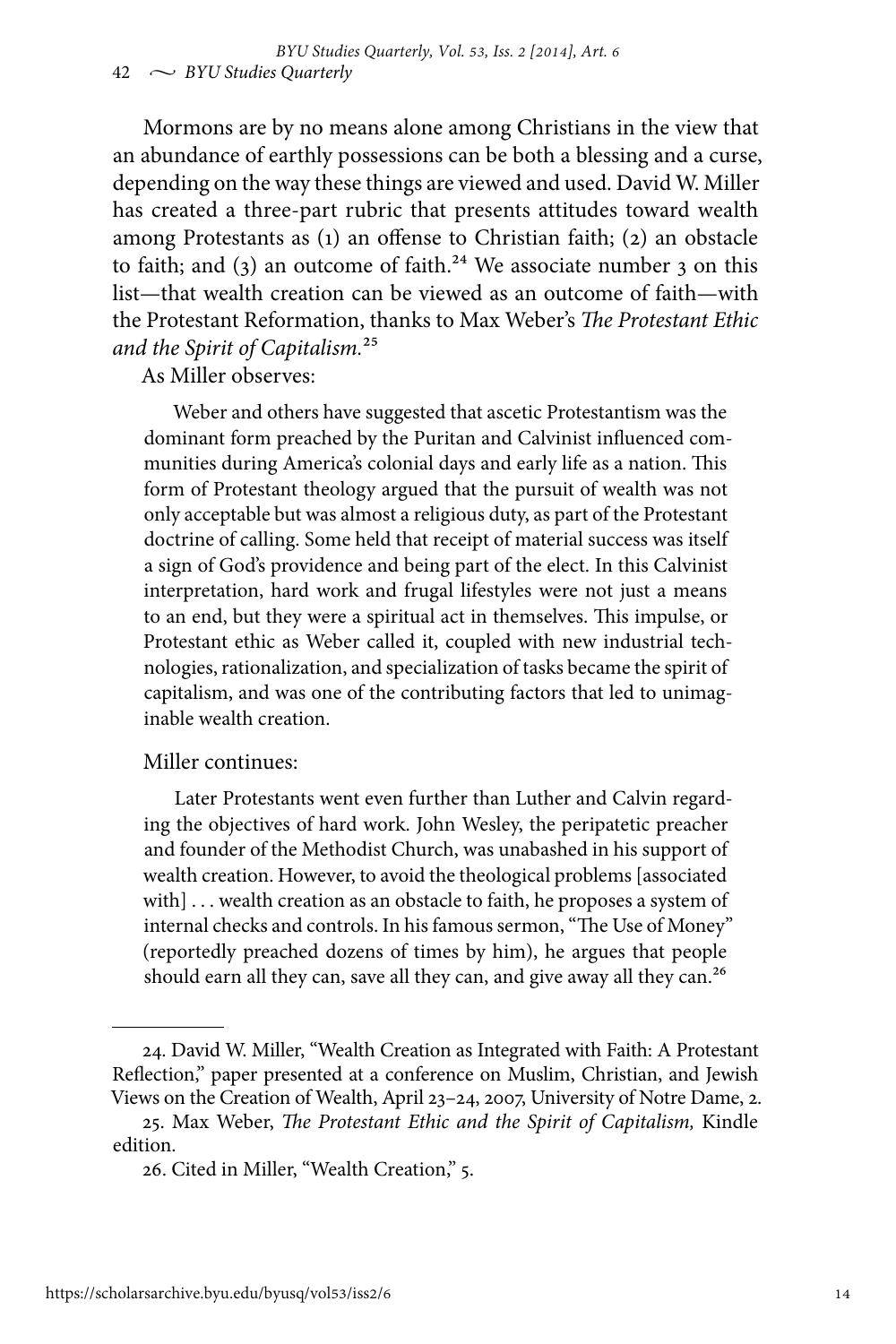Mormons emphatically reject, as a matter of doctrine, the Calvinist notion that material success is evidence of predestined salvation. This principle was taught powerfully by Elder Boyd K. Packer in the October 1980 general conference. He shared a message, written to his children and grandchildren, to be opened in a jubilee box fifty years in the future. He told this story:

Three weeks ago I spent a day with Sister Packer in the record office in London. We were looking for Mary Haley. Like missionaries looking for living souls, we tracted through the pages of old record books. Some of them, I am sure, had not been opened for a hundred years.

I spent most of the day reading the minutes of the overseers of the workhouse—which was really the poorhouse. . . .

We found Mary Haley! She married Edward Sayers, and they had eleven children. Six of them died before they were seven years of age, one from burns. To our knowledge, only one of the eleven grew to maturity.

That was Eleanor Sayers, my wife's great-grandmother. She was born at Pullham, Norfolk, in the Depwade Union Workhouse and was the first of her family to join the Church. She died of cancer in a dismal London hospital.

The lives of those souls, our forebears, were characterized from beginning to end by both poverty and obscurity.

Before Eleanor Sayers Harman died, she gave all of her funds to her daughter Edith and counseled her to go to America.

Edith had been cast out by her husband when she joined the Church. She and eight-year-old Nellie left England with the flimsy assurance that a missionary *thought* his family in Idaho *might* take them in until they could be located.

Nellie was my wife's mother; Edith, her grandmother. I knew them well. They were women of special nobility.

Our lineage runs also to the stately manor houses of England, wellconnected with the courts of kings, where culture and plenty were much in evidence.

But the dignity and worth of those forebears is not more, and may well be less, than that of Eleanor Sayers.

. . . Eleanor, Edith and Nellie—all were women of a special nobility—the royalty of righteousness. We want our children to remember that their lineage runs to the poorhouse in Pullham, Norfolk, and to remember this: It is the misapprehension of most people that if you are good, really good, at what you do, you will eventually be both widely known and well compensated.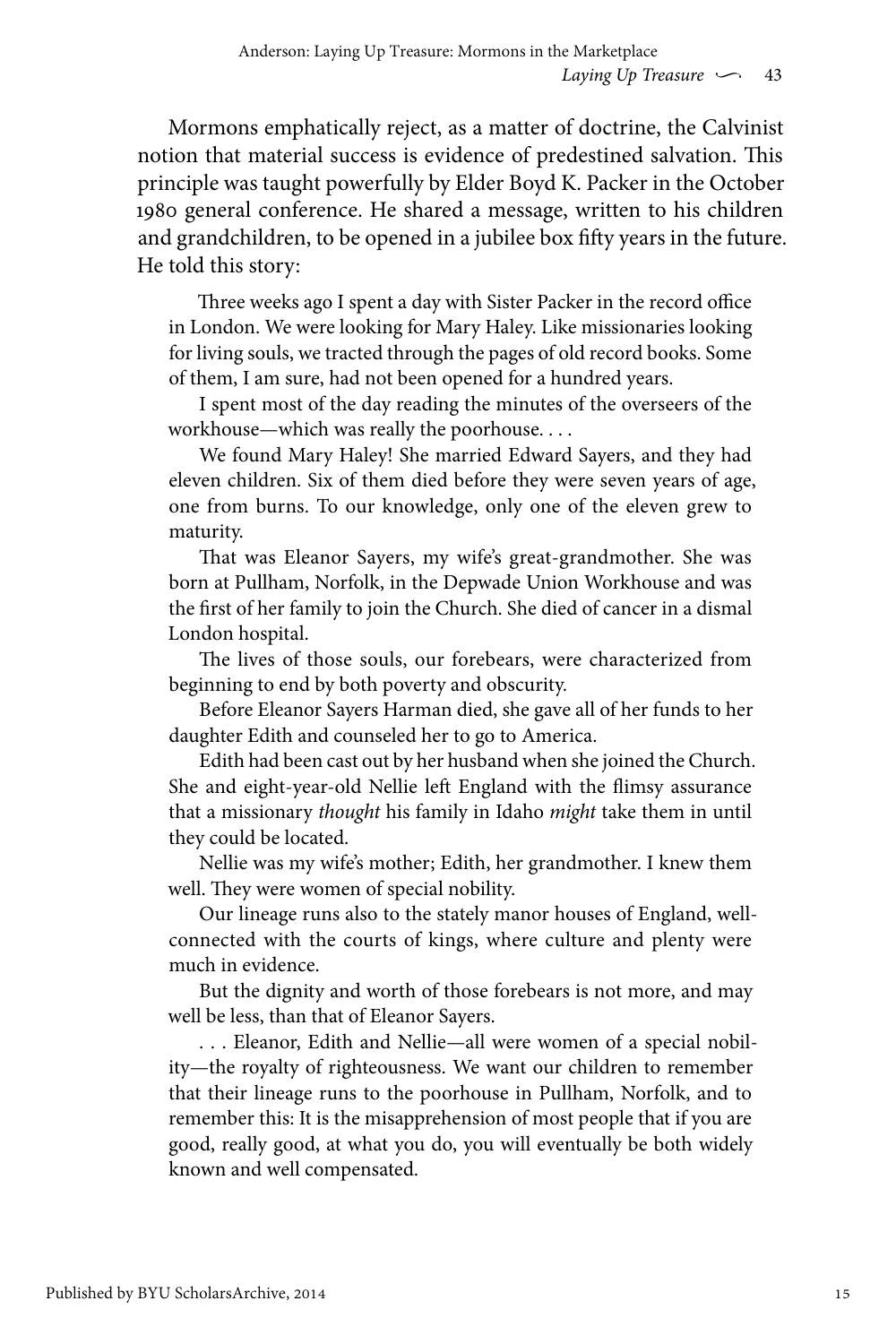It is the understanding of almost everyone that success, to be complete, must include a generous portion of both fame and fortune as essential ingredients.

The world seems to work on that premise. The premise is false. It is not true. The Lord taught otherwise. . . .

You need not be either rich or hold high position to be completely successful and truly happy.

In fact, if these things come to you, and they may, true success must be achieved in spite of them, not because of them.<sup>27</sup>

As demonstrated by this conference address of Elder Packer, Mormons differ from those who preach the so-called Gospel of Prosperity.<sup>28</sup> But we share the work ethic articulated by Weber: hard work and frugality are virtues. We glorify God by devoting our time, talents, energy, and everything with which the Lord has blessed us to the building up of his kingdom and to serving our fellowmen. Committed Latter-day Saints take seriously the counsel of Jacob in the Book of Mormon: "Before ye seek for riches, seek ye for the kingdom of God. And after ye have obtained a hope in Christ ye shall obtain riches, if ye seek them; and ye will seek them for the intent to do good—to clothe the naked, and to feed the hungry, and to liberate the captive, and administer relief to the sick and the afflicted" (Jacob 2:18–19).

Commenting on this passage, Elder L. Tom Perry has said, "So often it is the order of things that is fundamental in the Lord's instructions to us. The Lord is not telling us that we should not be prosperous. This would be inconsistent with the many records we have of Him blessing His people with prosperity. But He is telling us that we should seek prosperity only after we have sought and found Him. Then, because our hearts are right, because we love Him first and foremost, we will choose to invest the riches we obtain in building His kingdom."<sup>29</sup>

<sup>27.</sup> Boyd K. Packer, "The Choice," *Ensign* 10 (November 1980): 20–21.

<sup>28.</sup> See, for example, Cathleen Falsani, "The Prosperity Gospel," *Washington Post,* [http://www.washingtonpost.com/wp-srv/special/opinions/outlook/](http://www.washingtonpost.com/wp-srv/special/opinions/outlook/worst-ideas/prosperity-gospel.html) [worst-ideas/prosperity-gospel.html](http://www.washingtonpost.com/wp-srv/special/opinions/outlook/worst-ideas/prosperity-gospel.html); Rick Henderson, "The False Promise of the Prosperity Gospel: Why I Called Out Joel Osteen and Joyce Meyer," *Huffington Post,* [http://www.huffingtonpost.com/pastor-rick-henderson/osteen](http://www.huffingtonpost.com/pastor-rick-henderson/osteen-meyer-prosperity-gospel_b_3790384.html) [-meyer-prosperity-gospel\\_b\\_3790384.html](http://www.huffingtonpost.com/pastor-rick-henderson/osteen-meyer-prosperity-gospel_b_3790384.html); "Prosperity Theology," *Wikipedia,* [http://http://en.wikipedia.org/wiki/Prosperity\\_theology](http://http://en.wikipedia.org/wiki/Prosperity_theology).

<sup>29.</sup> L. Tom Perry, "'United in Building the Kingdom of God,'" *Ensign* 17 (May 1987): 34.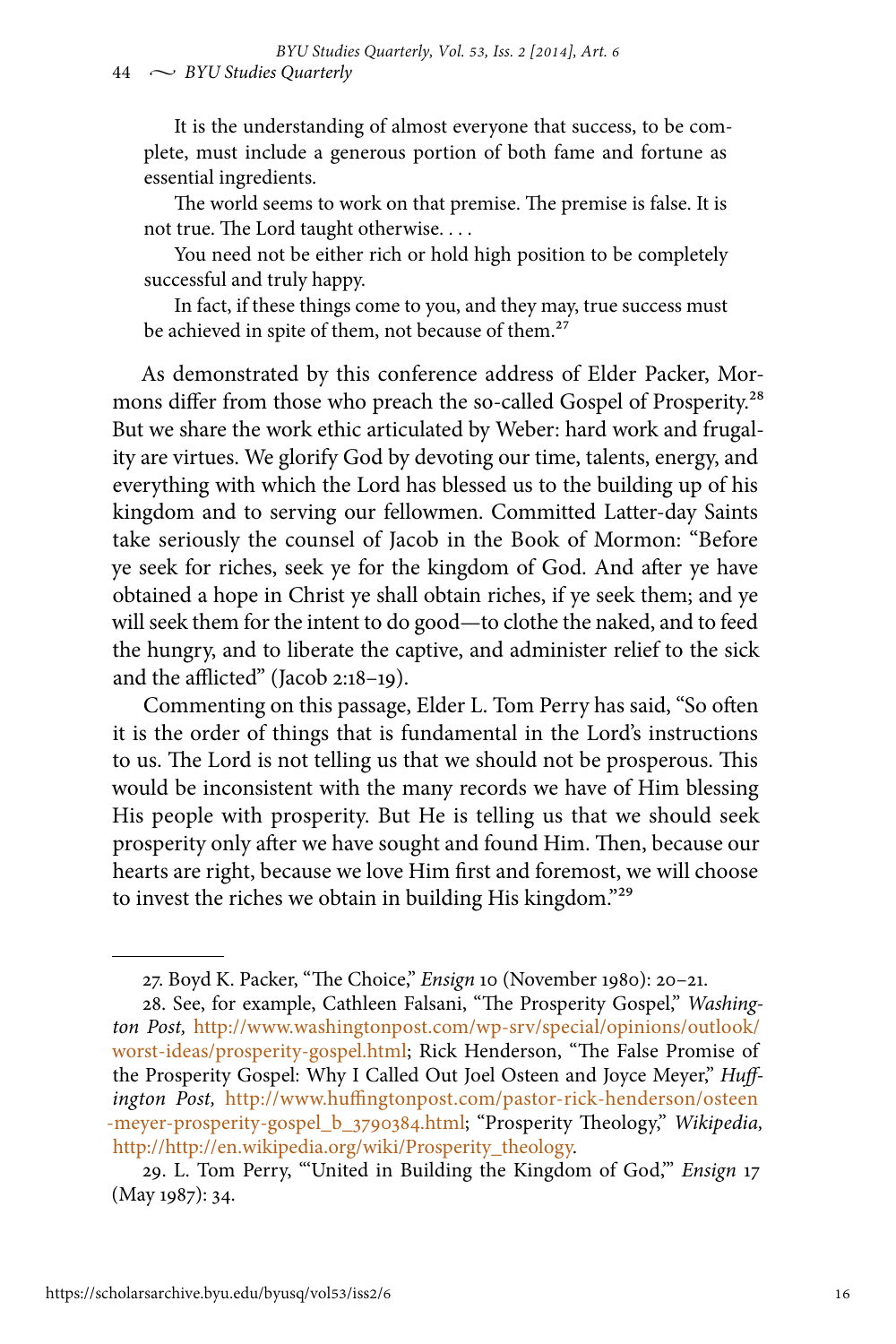## **Tradition and Culture**

I believe one cannot understand Mormons as economic actors without also understanding this commitment to build the Lord's kingdom. It has a profound effect on those who accept it. Hard work, honesty, persistence, and a focus on contribution driven by this sense of purpose and mission have become "hard wired" as part of Mormon culture. Elements of this culture are not unique to Mormons, of course, but the depth of the commitment to "live in the world, but not of the world" and the way this is manifested in behavior may be. In my view, there are three factors in Mormon history, leadership practice, and doctrine that are particularly salient in giving rise to this characteristic way of being. The first has to do with our orientation toward the past—the Mormon exodus from New York to Ohio to Missouri to Illinois, and finally to the Great Basin; the second has to do with the Mormon capacity for concerted action; and the third has to do with the Mormon orientation toward the future. I will discuss each briefly in turn.

**The Mormon Exodus as a Cultural Determinant.** As a child and young man in my parents' home, I could not leave the house for any kind of activity without my father saying to me, "Remember who you are and who you represent!" I am not alone. Generations of Mormon boys and girls have received this same admonition. I say it to my own children and grandchildren. When he spoke to graduating students on commencement day as dean of the Harvard Business School, my friend Kim Clark would regularly share his mother's counsel: "Kim, you remember who you are. Every day. Remember all those people who worked and sacrificed to make it possible for you to be where you are."<sup>30</sup>

LDS Church President Spencer W. Kimball was fond of saying that the word "remember" should be the most important word in our vocabulary.<sup>31</sup> And what is it that we are to remember? We are to remember the Lord and his great atoning sacrifice. We are to remember that we, like the ancient Isrealites, are a covenant people of the Lord and that we have a responsibility to him for our thoughts and deeds. No doubt this is a claim that gets us in trouble with our friends and neighbors, just as it

<sup>30.</sup> Kim B. Clark, *Armor: Divine Protection in a Darkening World* (Salt Lake City: Deseret Book, 2007), 75.

<sup>31.</sup> Spencer W. Kimball, "Circles of Exaltation," address to religious educators at seminary and institute summer school, June 28, 1968, Brigham Young University, 8.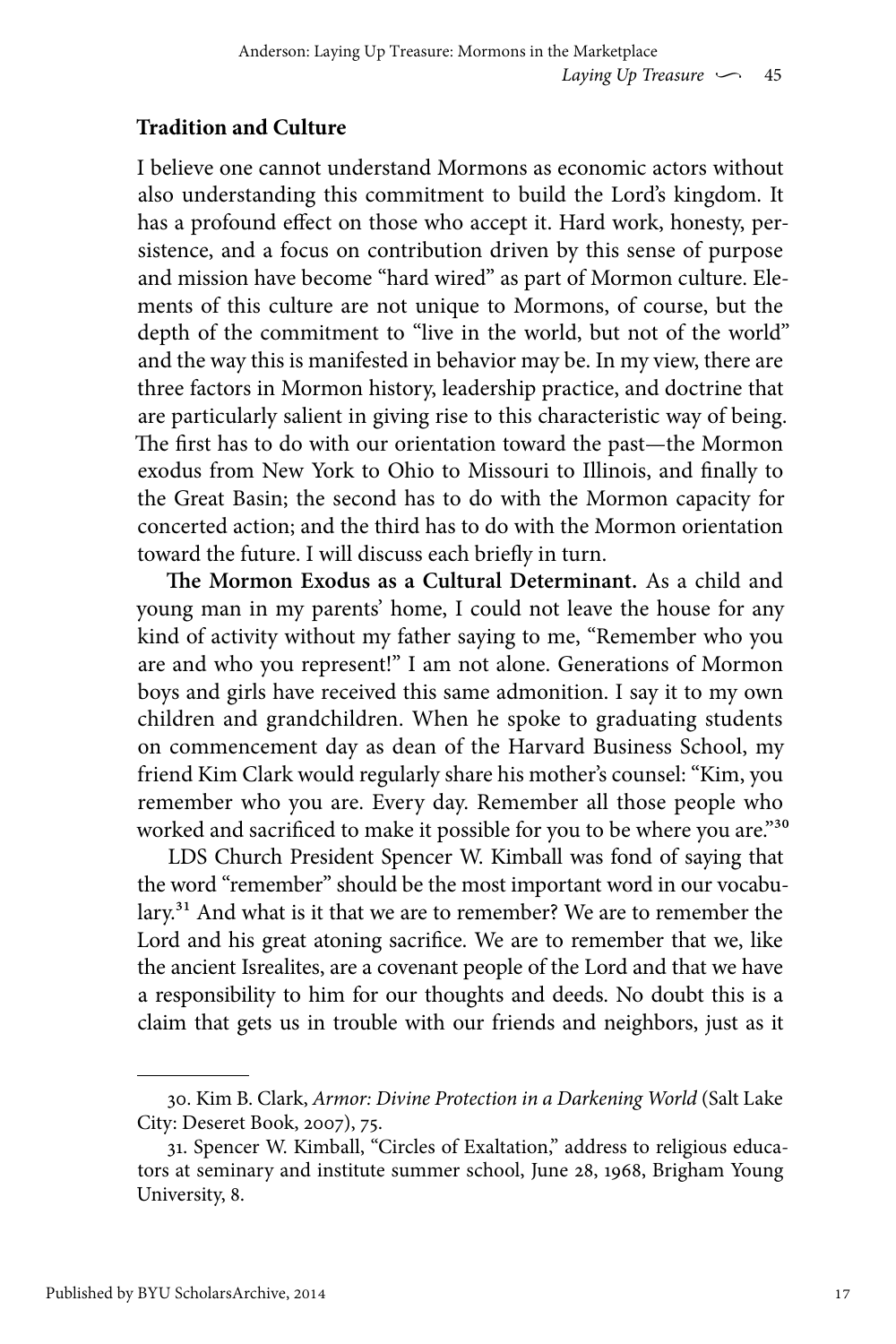has the Jews. "Mormon exceptionalism" reinforces and is reinforced by "American exceptionalism." America is the promised land. It has been preserved to play a special role in history. The people of God have been led by the spirit of God to this hemisphere. Just as ancient Israel was led out of Egypt to the Holy Land, an American Moses led a persecuted people from Nauvoo to the Great Basin in the aftermath of the martyrdom of Joseph Smith, in an American exodus of biblical proportions.<sup>32</sup>

The story of that exodus lies deep within the Mormon consciousness. In a sense, all Mormon missionaries called into service in the mission field set out on their own pioneer trek and pursue what Joseph Campbell has called "The Hero's Journey."<sup>33</sup> If they serve faithfully, they return home empowered and empowering.

Pioneer stories, like this one from Elder Jeffrey R. Holland, are told and retold in general conference and in local sacrament meetings:

Amidst the terrible hostilities in Missouri that would put the Prophet in Liberty Jail and see thousands of Latter-day Saints driven from their homes, Sister Drusilla Hendricks and her invalid husband, James, who had been shot by enemies of the Church in the Battle of Crooked River, arrived with their children at a hastily shaped dugout in Quincy, Illinois, to live out the spring of that harrowing year.

Within two weeks the Hendrickses were on the verge of starvation, having only one spoonful of sugar and a saucer full of cornmeal remaining in their possession. In the great tradition of LDS women, Drusilla made mush out of it for James and the children, thus stretching its contents as far as she could make it go. When that small offering was consumed by her famished family, she washed everything, cleaned their little dugout as thoroughly as she could, and quietly waited to die.

Not long thereafter the sound of a wagon brought Drusilla to her feet. It was their neighbor Reuben Allred. He said he had a feeling they were out of food, so on his way into town he'd had a sack of grain ground into meal for them.

Shortly thereafter Alexander Williams arrived with two bushels of meal on his shoulder. He told Drusilla that he'd been extremely busy

<sup>32.</sup> For a critical view, see Harold Bloom, *The American Religion* (New York: Simon and Schuster, 1992), 40, 115–17.

<sup>33.</sup> Joseph Campbell, *The Hero with a Thousand Faces* (New York: Bollingen Foundation, 1949), cited in Robert E. Quinn, *Deep Change: Discovering the Leader Within* (San Francisco: Jossey-Bass, 1996), 44–45.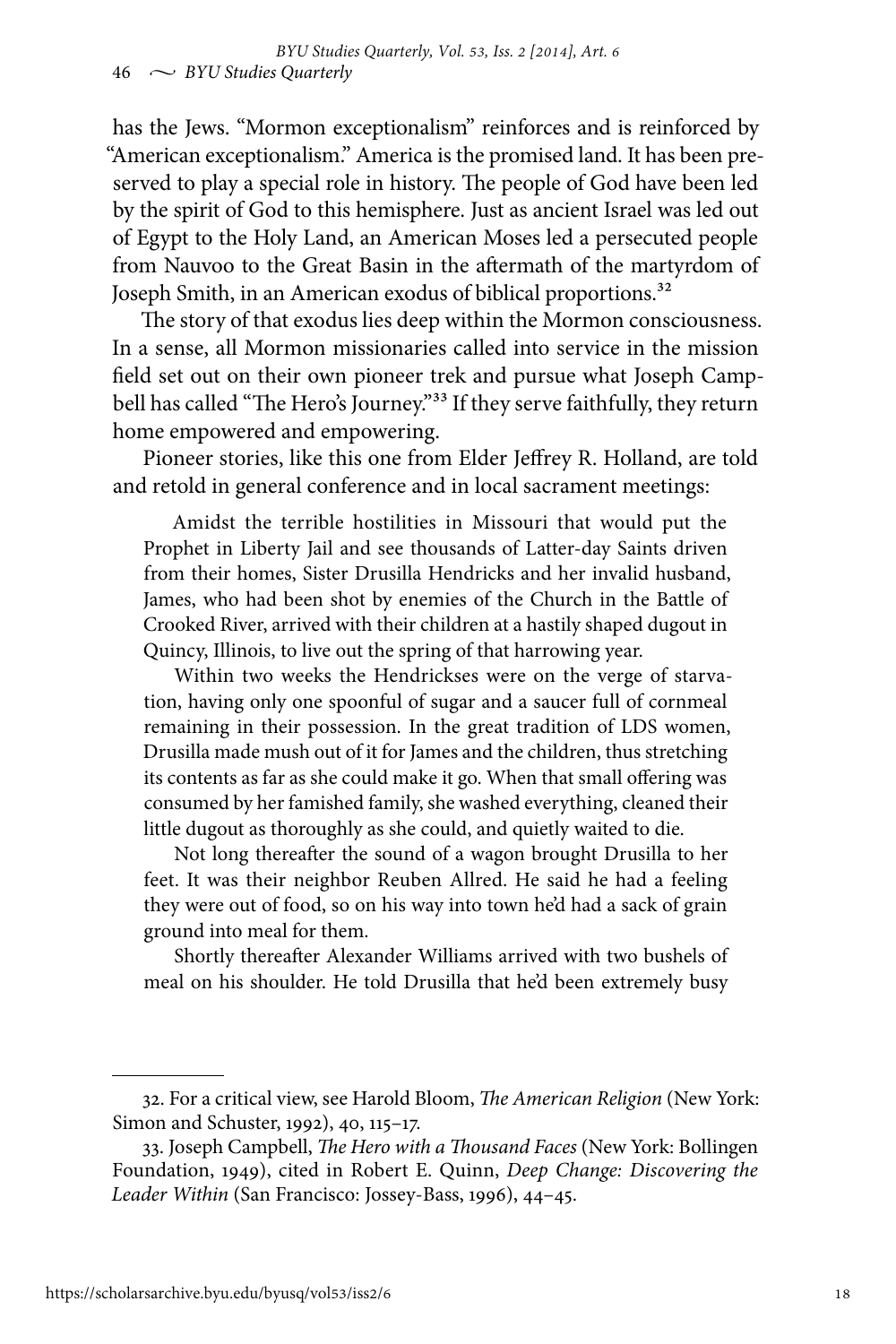but the Spirit had whispered to him that "Brother Hendricks' family is suffering, so I dropped everything and came [running]."<sup>34</sup>

Drusilla Dorris Hendricks is my great-great-great-grandmother. But she belongs to the Church. The stories of the exodus and the pioneers are every Mormon's story. Those who accept the message of the missionaries and embrace the faith are shaped by it, whether in North America or South Africa. Each of them is also a pioneer and a pilgrim. Each is being led in his journey through life back to the Promised Land where our Father in Heaven resides. Through stories and songs and pageants and reenactments, the pioneer heritage from 1830 to 1869 becomes the shared experience of each member of the Church throughout the world. New members fashion their own pioneer stories from the inspiration of the trek west from Nauvoo to the Great Salt Lake. In song and verse and rhyme, Mormons are taught from the time they are children in Primary to remember the past and to have it always before them:

Dare to be a Mormon; Dare to stand alone. Dare to have a purpose firm; Dare to make it known.<sup>35</sup>

As I mentioned earlier in this talk, I have known and admired Mitt Romney since 1974. That was the year I entered Harvard University for graduate studies. Not since Brigham Young has any living Mormon faced the kind of scrutiny that Mitt Romney has been subjected to. Even before I met Mitt, when I was a freshman at Stanford, I had heard about him. Mitt had spent one year at Stanford in 1965–66 before leaving for a mission to France. I followed in 1968–69 and then left for a mission to Germany. I remember one day an upperclassman whom I barely knew came up to me and said, "You're a Mormon, right?" When I answered in the affirmative, he asked me if I knew Mitt Romney. Everyone knew George Romney, who had just dropped out of the presidential race. I was aware that his son, Mitt, had been a student at Stanford, but I responded that I had never met him. He then said something I have

<sup>34.</sup> Drusilla Dorris Hendricks, "Historical Sketch of James Hendricks and Drusilla Dorris Hendricks," typescript, 14–15, Church History Library, told by Jeffrey R. Holland, "A Handful of Meal and a Little Oil," *Ensign* 26 (May 1996): 31. 35. Thomas S. Monson, "Dare to Stand Alone," *Ensign* 41 (November 2011): 61.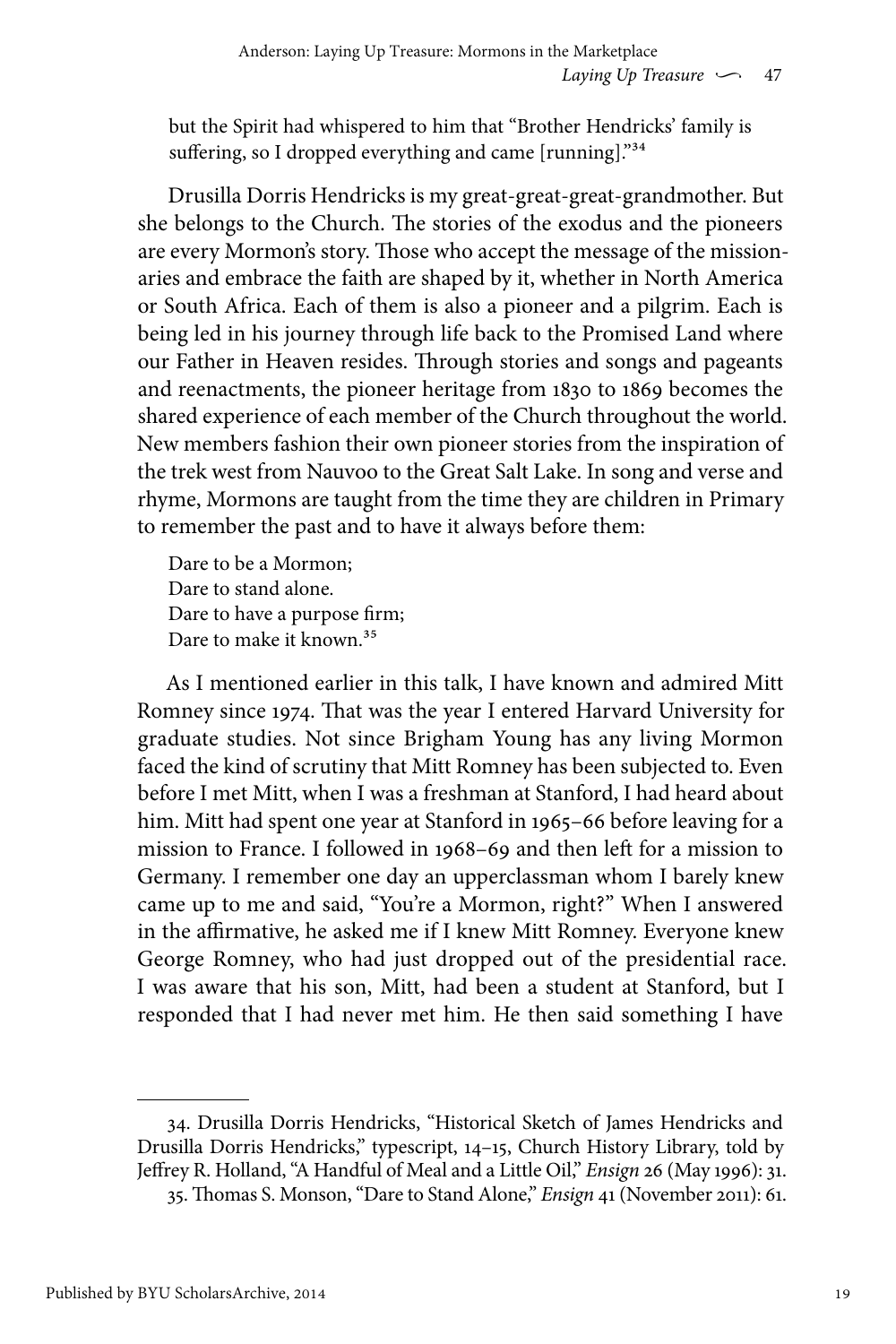never forgotten: "Mitt Romney is the finest person I have ever met," and then he walked away.

It was so heartfelt, and so random, that it simply stunned me. Years later, Mitt would become my bishop and then stake president, and I had the privilege of serving as his family's home teacher. Mitt's career at Bain and the Olympics has been examined under a microscope and is one of the reasons why the question of Mormons in the marketplace has such special currency. People the world over have asked the questions: "To what extent is Romney's character shaped by his Mormon religion and heritage? Is there anything in Mormon theology, Mormon history, and Mormon practice that can explain Mitt Romney? And, can one generalize from his experience?"

I think David Brooks has come close to the mark. Writing in the *New York Times,* Brooks tells the story of Mitt Romney's great-grandfather, Miles P. Romney, and his journey to northern Mexico; of his son, Gaskell, who built up the "Colonies" and then was forced by the Mexican Revolution to return to the United States with his son, George, Mitt's father, the most famous Mormon of his generation. Brooks argues that it is this history, and not Mitt Romney's wealth, that so many commentators focus on, that has explanatory power. Jews, he argues, are still shaped by their exodus, and so are Mormons: "Mitt Romney is a rich man, but is Mitt Romney's character formed by his wealth?" asks Brooks.

He then answers his own question:

The notion is preposterous. All his life, Romney has been a worker and a grinder. . . . [His] salient quality is not wealth. It is, for better and worse, his tenacious drive—the sort of relentlessness that we associate with striving immigrants, not rich scions.

Where did this persistence come from? It's plausible to think that it came from his family history. The philosopher Michael Oakeshott once observed that it takes several generations to make a career. Interests, habits and lore accrue in families and shape those born into them.

The Romney family history . . . is a story of tenacious work, setbacks, and recovery. People who analyze how Mormonism may have shaped Romney generally look to theology. But the Mormon history, the exodus, matters most.<sup>36</sup>

<sup>36.</sup> David Brooks, "The Wealth Issue," *New York Times,* January 19, 2012, [http://](http://www.nytimes.com/2012/01/20/opinion/brooks-the-wealth-issue.html?_r=0) [www.nytimes.com/2012/01/20/opinion/brooks-the-wealth-issue.html?\\_r=0](http://www.nytimes.com/2012/01/20/opinion/brooks-the-wealth-issue.html?_r=0).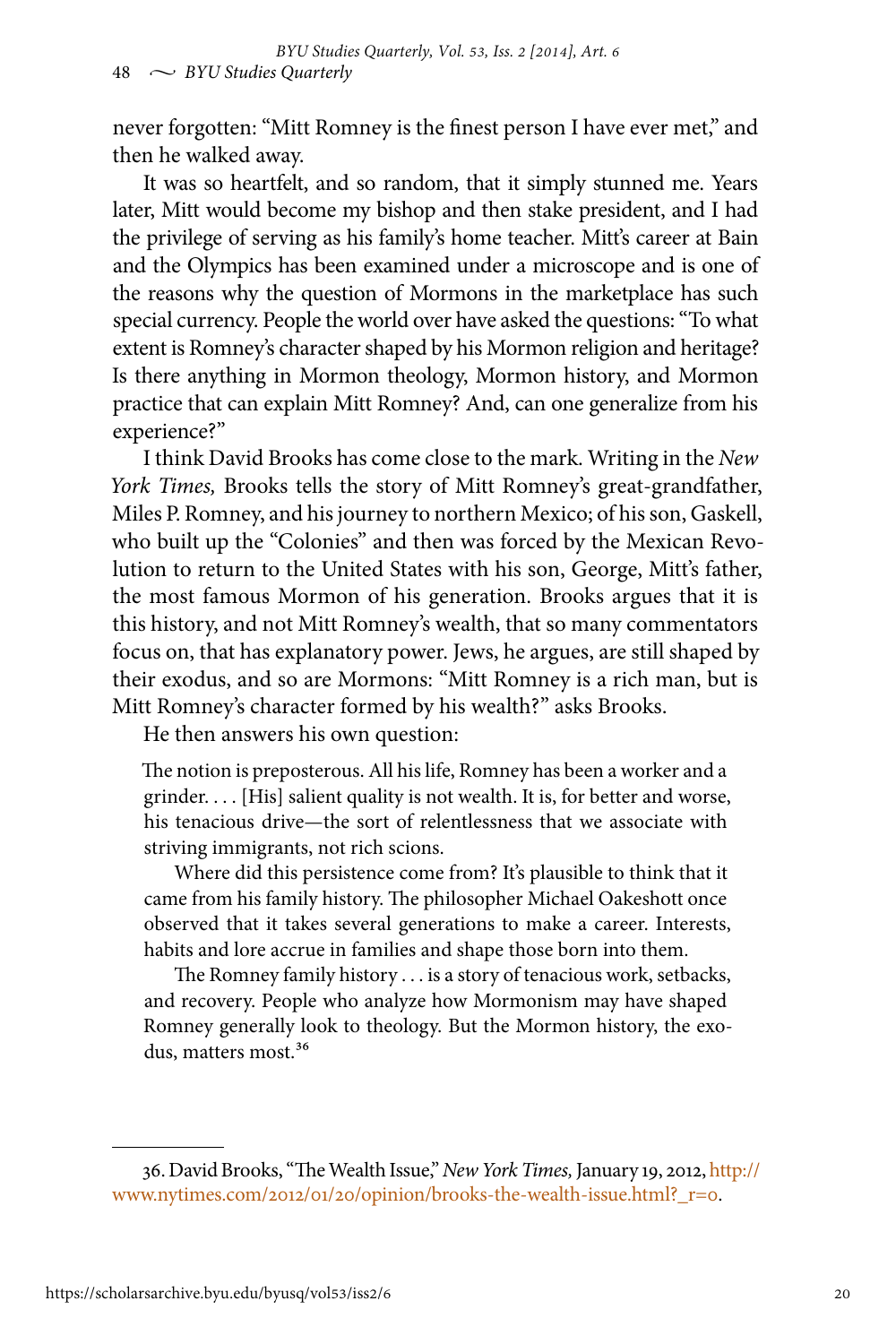**Concerted Action.** Mormon history of the nineteenth century gives rise to the second factor that shapes the behavior of Mormons in today's markets: the capacity for concerted action. In a revelation given to Joseph Smith on January 2, 1831, the Saints were enjoined to practice unity as the foundation principle upon which the Church was to be built: "I say unto you, be one; and if ye are not one ye are not mine" (D&C 38:27). This revelation formed the cornerstone doctrine of cooperative behavior by which "migrations were effected, forts erected, ditches dug, and mills constructed. . . . Cooperation meant that everyman's labor was subject to call by church authority to work under supervised direction in a cause deemed essential to the prosperity of the Kingdom."37 In the words of Leonard Arrington, "The symbols of unity were a strong central organization and self-forgetting group solidarity: The participants in the sublime task of building the Kingdom were to submit themselves to the direction of God's leaders and to display a spirit of willing cooperation."<sup>38</sup>

Today, that unhesitating cooperation and followership is a hallmark of priesthood leadership in the LDS Church. By itself it is not so distinctive. We can think of many examples of "salute and say yes" organizations. But when this willingness to take direction is combined with a deep sense of individual leadership and personal accountability to "do the right thing," it is a distinctive characteristic of Mormon culture and leadership style. (Think of Jon Huntsman saying no to Bob Haldeman.) The theological roots of this personal leadership mandate are found in D&C 58:26–29:

For behold, it is not meet that I should command in all things; for he that is compelled in all things, the same is a slothful and not a wise servant; wherefore he receiveth no reward. Verily I say, men should be anxiously engaged in a good cause, and do many things of their own free will, and bring to pass much righteousness; for the power is in them, wherein they are agents unto themselves. And inasmuch as men do good they shall in nowise lose their reward. But he that doeth not anything until he is commanded, and receiveth a commandment with doubtful heart, and keepeth it with slothfulness, the same is damned.

<sup>37.</sup> Leonard J. Arrington, *Great Basin Kingdom: An Economic History of the Latter-day Saints, 1830–1900* (Lincoln: University of Nebraska Press, 1966), 27. 38. Arrington, *Great Basin Kingdom,* 27.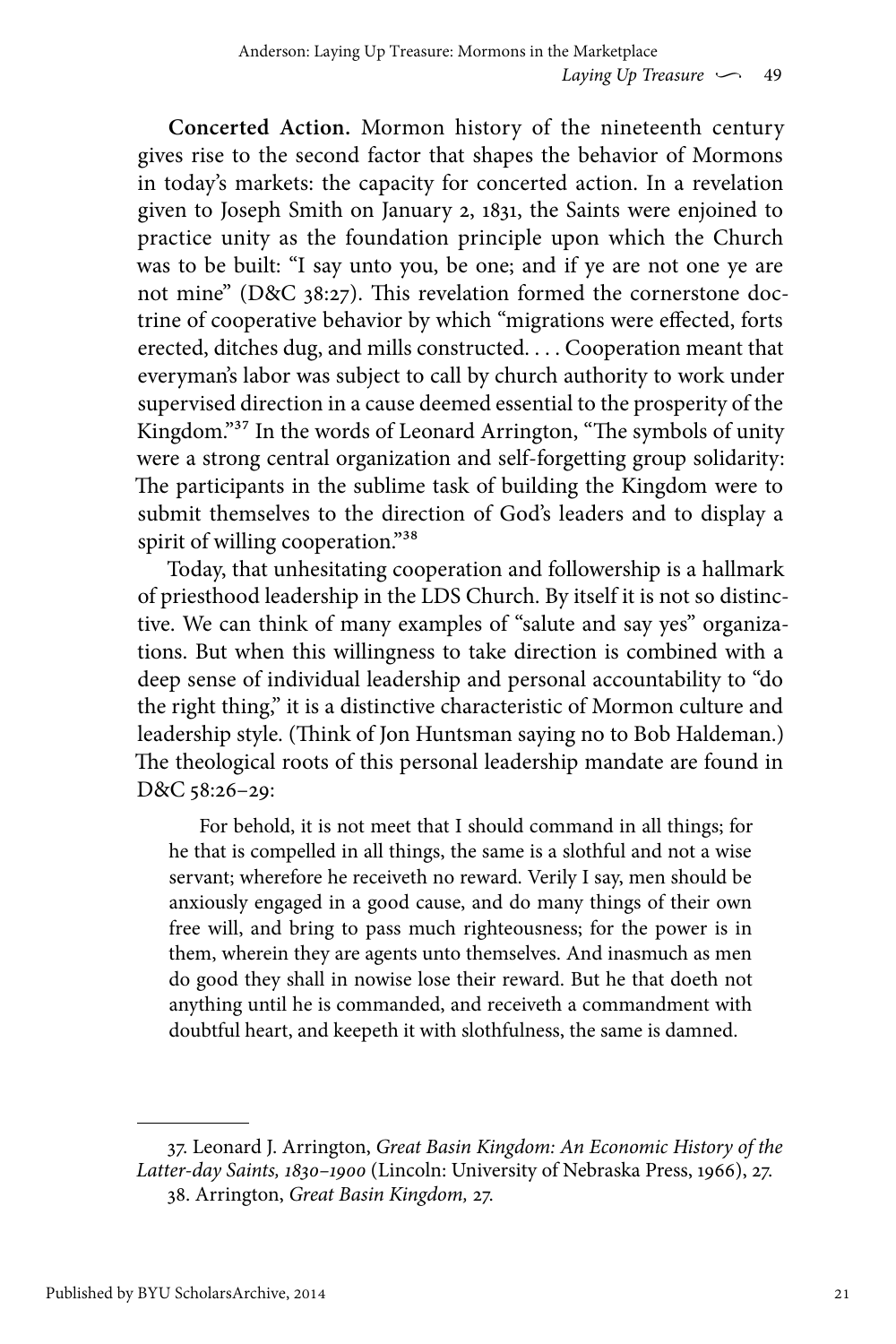Harvard Business School professor Clayton Christensen has made the point that this duality of individual initiative and strong guidance from central authority can be a powerful force for innovation and is unusual in the way in which it is balanced and practiced in the LDS Church.<sup>39</sup>

The uniqueness of the Mormon associational leadership style has long drawn the curiosity (and sometimes admiration) of political sociologists and economists.40 In the 1950s, in his classic study *The Moral Basis of a Backward Society,* Edward C. Banfield described poor Montegrano (a fictitious name for a real town in Italy) as a society incapable of generating the social capital necessary for economic growth and development. He wrote, "The extreme poverty and backwardness of [Montegrano] . . . is explained largely (but not entirely) by the inability of the villagers to act together for their common good."<sup>41</sup>

Banfield then contrasted Montegrano with relatively prosperous St. George, Utah, a hive of associational activity:

Americans are used to a buzz of activity having as its purpose at least in part, the advancement of community welfare. For example, a single issue of the weekly newspaper published in St. George, Utah (population 4,562), reports a variety of public-spirited undertakings. The Red Cross is conducting a membership drive. The Business and Professional Women's Club is raising funds to build an additional dormitory for the local junior college by putting on a circus in which the members will be both clowns and animals. The Future Farmers of America (whose purpose is "to develop agricultural leadership, cooperation, and citizenship through individual and group leadership") are holding a fatherson banquet. A local business firm has given an encyclopedia to the school district. The Chamber of Commerce is discussing the feasibility of building an all-weather road between two nearby towns. "Skywatch" volunteers are being signed up. A local church has collected \$1393.11 in pennies for a children's hospital 350 miles away. The County Farm Bureau is flying one of its members to Washington, 2,000 miles away, to

<sup>39.</sup> Clayton Christensen, "How Mitt Romney's Mormonism May Shape the U.S. Economy," *Washington Post,* October 5, 2011, [http://www.faithstreet](http://www.faithstreet.com/onfaith/2011/10/05/how-mitt-romneys-mormonism-may-shape-the-us-economy/11404) [.com/onfaith/2011/10/05/how-mitt-romneys-mormonism-may-shape-the-us](http://www.faithstreet.com/onfaith/2011/10/05/how-mitt-romneys-mormonism-may-shape-the-us-economy/11404) [-economy/11404](http://www.faithstreet.com/onfaith/2011/10/05/how-mitt-romneys-mormonism-may-shape-the-us-economy/11404).

<sup>40.</sup> See Adolf A. Berle, *The American Economic Republic* (New York: Harcourt, Brace and World, 1963), 199–202, cited in Brady and Woodworth, "Mormon Perspective on Business," 185.

<sup>41.</sup> Edward C. Banfield, *The Moral Basis of a Backward Society* (Glencoe, Ill.: Free Press, 1958), 10.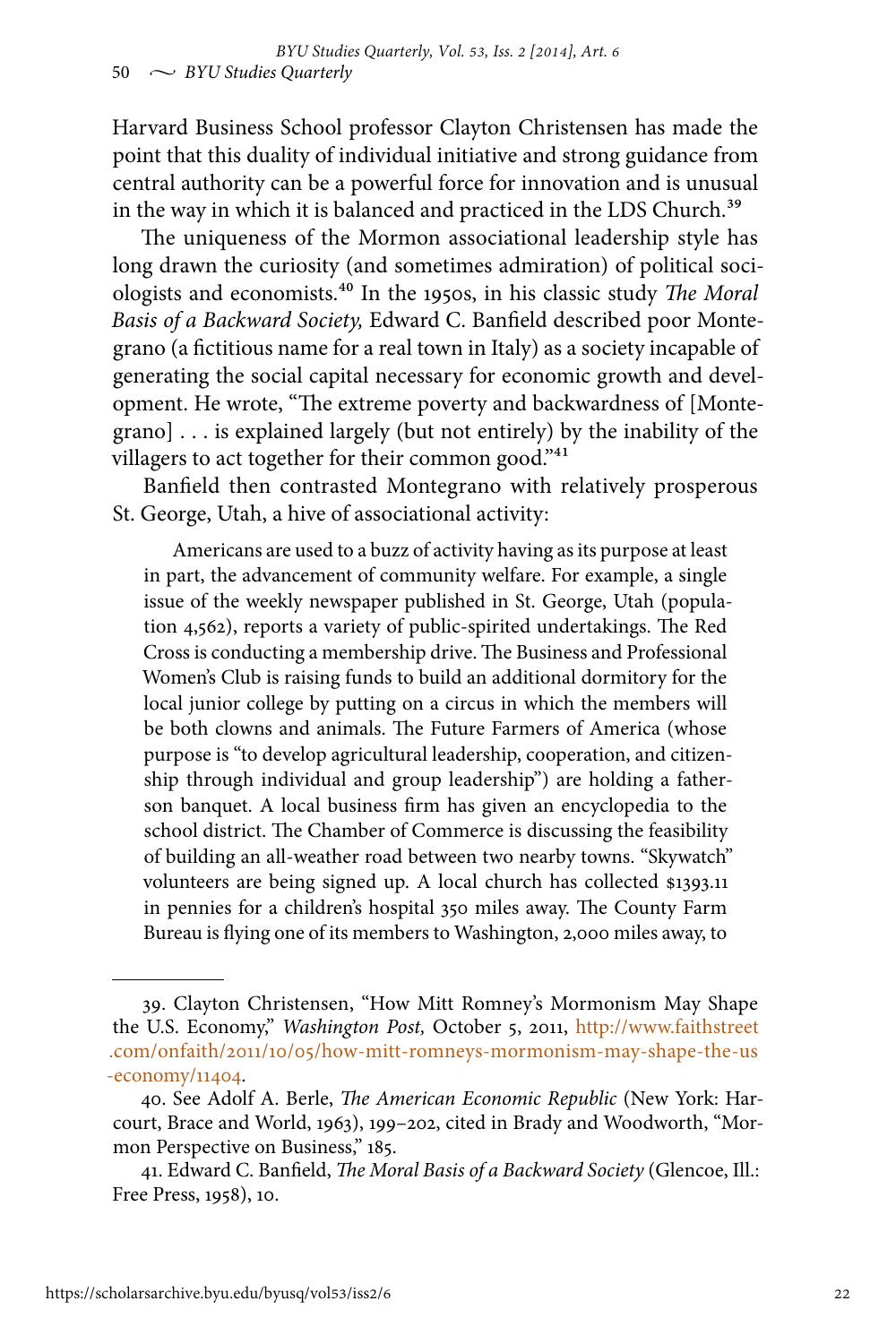participate in discussions of farm policy. Meetings of the Parent Teachers Associations are being held in the schools. "As a responsible citizen of our community," the notice says, "you belong in the PTA." Montegrano, a commune of 3,400 persons, most of them poor farmers and laborers, in the province of Potenza in southern Italy, presents a striking contrast.42

Banfield concluded, "Except as people can create and maintain corporate organization, they cannot have a modern economy. To put the matter positively: the higher the level of living to be attained, the greater the need for organization."43

Mormons have organization in spades! I once heard a prominent LDS university president observe, "We are like the Chinese. If our leaders put the call out to have a bridge built the next day, we will show up in the morning, dressed, ready, willing, organized, and possessing architectural designs." Where does this "associational vigor" in Mormon communal life come from? Francis Fukuyama speculates that it is the result of the demanding moral code and extremely high entry costs required to become Mormon.<sup>44</sup>

This willingness to sacrifice to build Zion and make the desert "blossom as the rose" (Isa. 35:1) combines with a lay priesthood and auxiliaries for men, women, youth, and children, in which everyone learns to take their turn in servant leadership roles. Leadership is also part of the Mormon brand. Mormon youth are trained from childhood to take on increasingly complex administrative tasks. An affirmation of the value of such training comes from Jim Quigley, formerly chief executive officer of the world's largest professional service firm, Deloitte Touche Tohmatsu: "There's no question in my mind—none—that I wouldn't have the position [as CEO] had it not been for much of the training that I obtained in an ecclesiastical setting."45

Priesthood leadership training is not about aspiring to become "the boss." Mormons are taught to "lift where they stand,"46 and that God

<sup>42.</sup> Banfield, *Moral Basis of a Backward Society,* 15–16.

<sup>43.</sup> Banfield, *Moral Basis of a Backward Society,* 7.

<sup>44.</sup> Francis Fukuyama, *Trust: The Social Virtues and The Creation of Prosperity* (New York: Free Press, 1995), 290–93.

<sup>45.</sup> See Benedict, *Mormon Way of Doing Business,* 46–47; quotation from "The Mormon Way of Doing Business," *YouTube,* [http://www.youtube.com/](http://www.youtube.com/watch?v=c-GllaD4FEM) [watch?v=c-GllaD4FEM](http://www.youtube.com/watch?v=c-GllaD4FEM).

<sup>46.</sup> Dieter F. Uchtdorf, "Lift Where You Stand," *Ensign* 38 (November 2008): 53.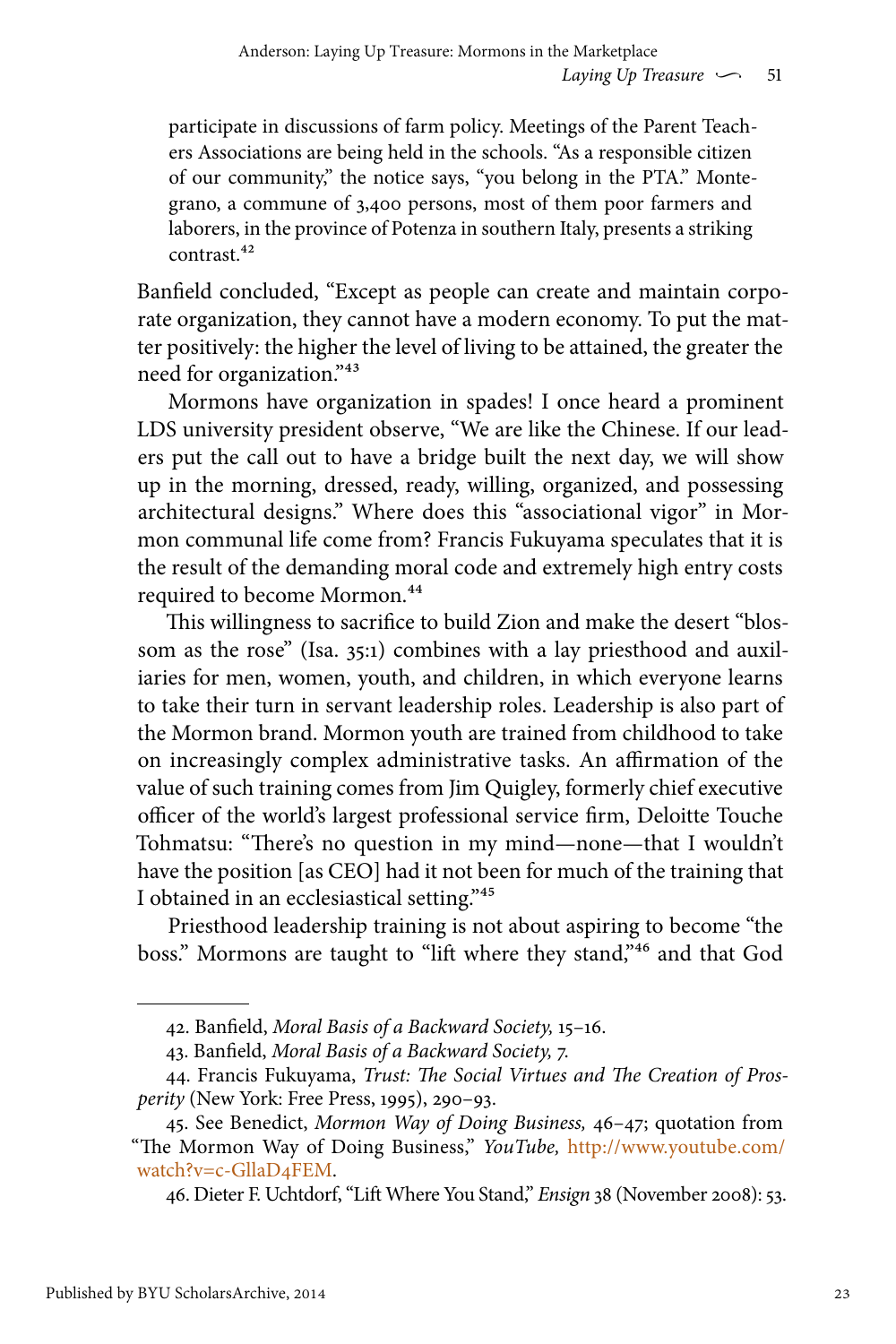honors the contribution of the most humble worker in the vineyard. A bishop of my acquaintance who had served for five years was released one Sunday from his calling as the "father of the ward" and found himself serving seven days later as the pianist for the children's singing time. No one thought the less of him or his service. No one really even thought about it. It was not remarkable. It is common in the ward Relief Societies and priesthood quorums for periodic assignments to be handed out to cover relatively mundane tasks, such as cleaning the meetinghouse, sorting clothing at Deseret Industries, packaging bread at the Church bakery, or working at the Church farm. All are encouraged to join in. Worldly rank and status play no role. The service is rendered as an offering to the Lord, and service trumps productivity. President Henry B. Eyring tells of his father, the famous chemist and university professor, who took an assignment to weed the onion field at the Church welfare farm when he was nearly eighty years of age and suffering severely from bone cancer. When told at the end of a painful day of arduous labor that he had pulled weeds that had already been sprayed and would die anyway, he roared in laughter, thinking it a great joke on himself. Later, telling his son about the experience, he said philosophically, "I wasn't there for the weeds."47

**Orientation toward the Future.** A shared and honored historical experience and a unique leadership model are powerful contributors to the distinctive culture that helps shape the behavior of Mormons in the marketplace. But it is the faith's orientation toward the future that gives rise to the sharpest contrast between Mormons and others. This focus on the future is rooted in the understanding of the nature of God, and of man as a perfectible creature, capable of eternal progression, and is captured in the well-known, epigrammatic expression of Lorenzo Snow, fifth President of the Church: "As man is, God once was; and as God is, man may become."<sup>48</sup> The concept of eternal life has a particular meaning to members of the Church. It is life with God and

<sup>47.</sup> Henry B. Eyring, "Waiting upon the Lord," fireside address given September 30, 1990, at Brigham Young University, [http://speeches.byu.edu/?act](http://speeches.byu.edu/?act=viewitem&id=775)  $=$ viewitem $\&$ id $=$ 775. Eyring was the first counselor in the Presiding Bishopric of The Church of Jesus Christ of Latter-day Saints when this address was given.

<sup>48.</sup> Lorenzo Snow, "The Grand Destiny of Man," *Deseret Evening News,* July 20, 1901, 22. This doctrine was taught by Joseph Smith in the "King Follett Discourse," delivered in Nauvoo, Illinois, April 7, 1844, and first published in the *Times and Seasons* on August 15, 1844. See Stan Larson, "The King Follett Discourse: A Newly Amalgamated Text," *BYU Studies* 18, no. 2 (1978): 193–208.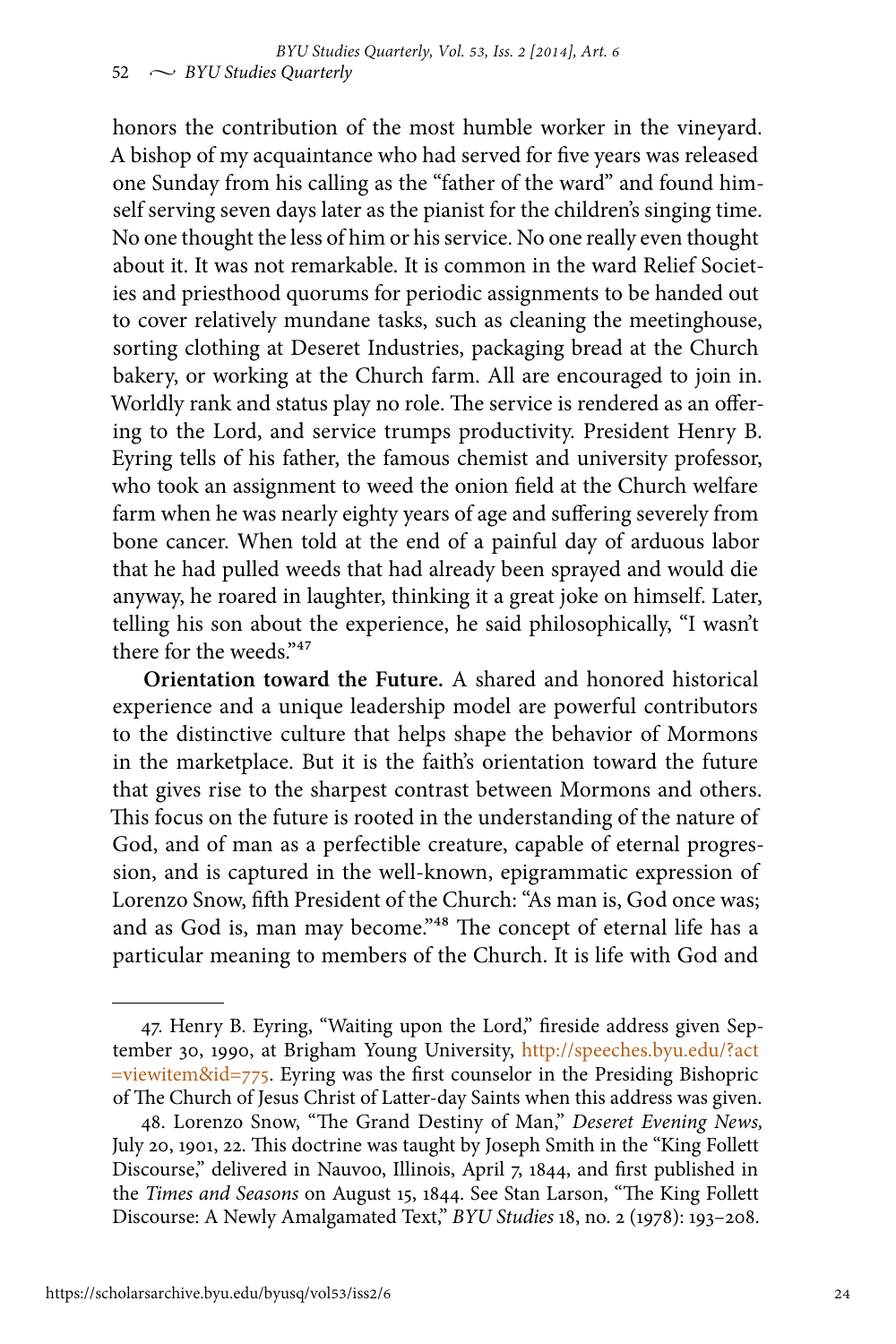life as God leads it.<sup>49</sup> Elder Dallin Oaks expanded on this theme in a 1993 conference address entitled "The Great Plan of Happiness": "The gospel teaches us that we are the spirit children of heavenly parents. Before our mortal birth we had 'a pre-existent, spiritual personality, as the sons and daughters of the Eternal Father.' We were placed here on earth to progress toward our destiny of eternal life. These truths give us a unique perspective and different values to guide our decisions from those who doubt the existence of God and believe that life is the result of random processes."50

How does this knowledge of eternal life shape Mormon behavior in the here and now? For one, it has us looking back as well as forward back to our ancestors, without whom we cannot be perfected (see Heb.  $11:40$ ,  $51$  as well as forward to descendants, who are our legacy. Every child in Primary knows that "fam'lies can be together forever through Heav'nly Father's plan."52

In graduate school at Harvard, I was privileged to study under the great political scientist James Q. Wilson, who died last month. Wilson was famous for his thinking about crime, among other things. The columnist George Will once referred to Wilson as "the most accomplished social scientist of the last half century."53 One day Wilson and I were talking about the influence of cultural factors in economic development and personal behavior. He advanced the idea that traditional social science notions of "class" as an explanatory variable miss an important dimension. What really differentiates, he explained, is not so much poverty or wealth as an individual's "orientation toward the future." Under this definition, the lower class, he explained, consists of those who demonstrate little or no ability to defer gratification. At the extreme, the criminal class takes from others what it desires through force or stealth.

<sup>49.</sup> See Catherine Corman Parry, "Eternal Life," in *Encyclopedia of Mormonism,* ed. Daniel H. Ludlow, 4 vols. (New York: Macmillan, 1992), 2:464–65.

<sup>50.</sup> Dallin H. Oaks, "The Great Plan of Happiness," *Ensign* 23 (November 1993): 72, quoting a statement of the First Presidency, "Pre-existent States," *Improvement Era* 15 (March 1912): 417.

<sup>51.</sup> See Andrew F. Ehat and Lyndon W. Cook, comps. and eds., *The Words of Joseph Smith: The Contemporary Accounts of the Nauvoo Discourses of the Prophet Joseph* (Orem, Utah: Grandin Books, 1991), 346, 353, 360.

<sup>52.</sup> Ruth Muir Gardner, "Families Can Be Together Forever," *Children's Songbook* (Salt Lake City: The Church of Jesus Christ of Latter-day Saints, 1989), 188.

<sup>53.</sup> George F. Will, "James Q. Wilson, Honored Prophet," *Washington Post,* March 2, 2012.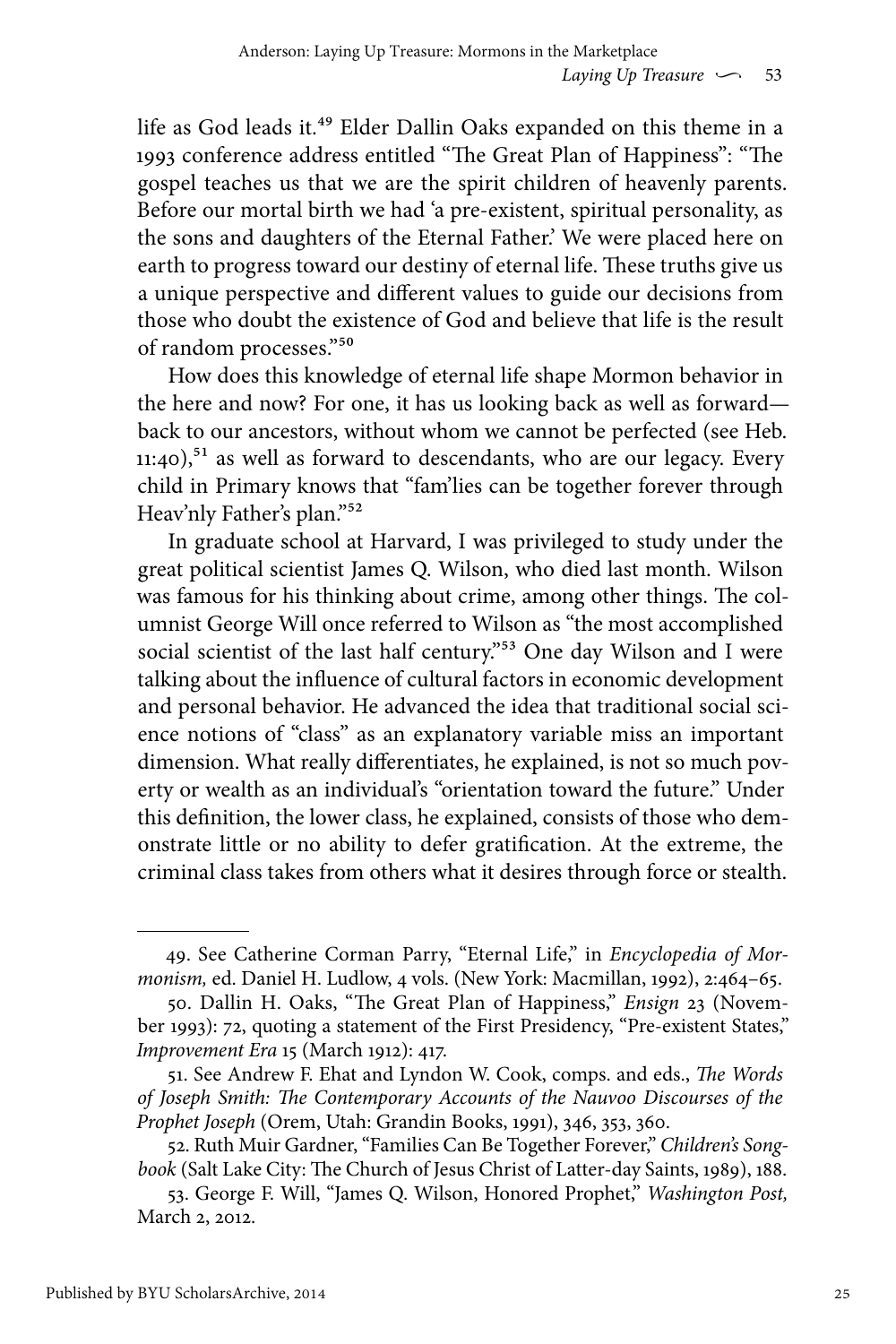By contrast, members of the middle class are able to plan for their children's future. They sacrifice current desires for a better future by saving for such things as their children's education, or to pay off a mortgage. Finally, the upper class in this taxonomy dreams and enacts plans for generations yet unborn.54

I invite you to consider how Wilson's concept of "orientation toward the future" might be applied to the theme of this conference. I suspect that most Mormons would agree with Elder Oaks: "In light of the ultimate purpose of the great plan of happiness, I believe that the ultimate treasures on earth and in heaven are our children and our posterity."55

#### **Concluding Comments**

Our attempts to generalize or fully to explain the market behavior of adherents to a global Church of more than fourteen million people will inevitably fall short. Culture, tradition, leadership, and theology all play a role, but so does personality, context, and opportunity. I would like to close with a personal anecdote that suggests how I have been shaped by Mormon doctrine, history, and practice. It is a true story, and it happened to me now nearly twenty-five years ago.

The smoke detector was the first warning we had. A fire had broken out in the basement of our home in Belmont, Massachusetts, right below the study where my then fourteen-year-old daughter, the oldest of our four children, and I were discussing a passage of scripture on a Sunday in January 1989. We were literally sitting on top of the fire. I was down the stairs and face to face with the fire within seconds. The blaze was roaring out of control from under a ping pong table where we had temporarily stored wrapping paper and boxes from the previous Christmas.

<sup>54.</sup> Wilson was certainly influenced in his thinking in this regard by his great mentor, Edward C. Banfield. In his book, *The Unheavenly City Revisited* (Boston: Little, Brown, 1974), 53–54, Banfield makes the following point in reference to the concept of social class: "Various principles have been advanced by which to rationalize or explain the association of the many, heterogeneous traits that have been found to constitute each 'distinct patterning.' Probably no one of these is best for all purposes. For the purpose here—namely, analysis of social problems from a policy standpoint—the most promising principle seems to be that of psychological orientation toward the future. Consequently, in what follows in this and later chapters much will be made of the concepts 'present-' and 'future-orientation.'"

<sup>55.</sup> Oaks, "Great Plan of Happiness," 75.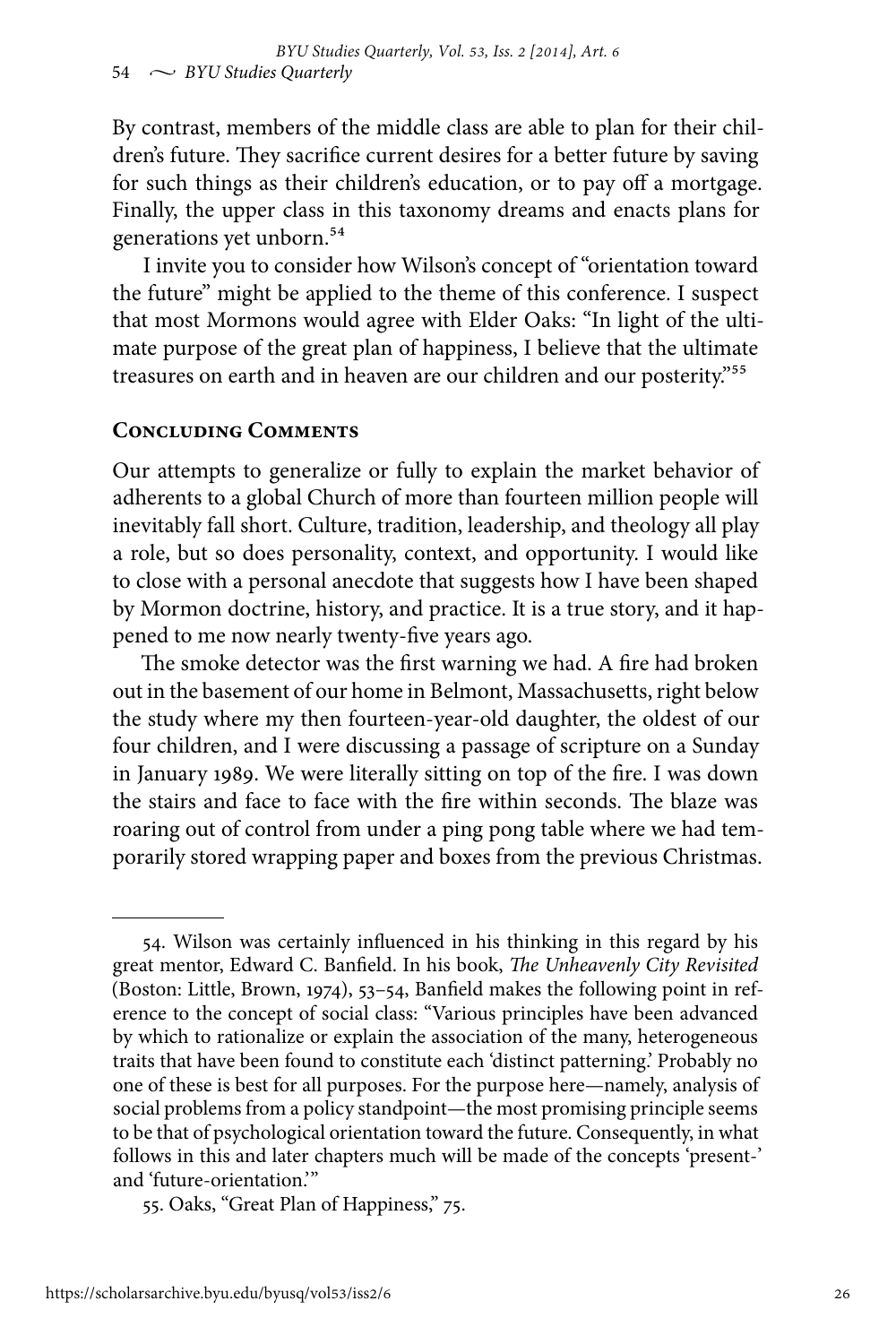My first instinct was to drop to my knees and to try to pull the burning boxes out from under the table. It was to no avail; the fire was much too hot. Next, I turned to the tap in the wash basin. At full blast the water seemed a mere trickle compared to the power of the blaze. Had I had a fire extinguisher, I might have been able to knock the fire down, but we did not have one in the house. For a moment, I paused and just stared at the fire. I knew it was much more powerful than I. I had only one thought: Get the kids to safety. All other ideas, the scenarios that you imagine in advance of a crisis like this—save this heirloom or that photo album—drained from my consciousness. Nothing else mattered. Get the kids out.

We never moved back into that house. It was a very significant financial setback. Many of our possessions were lost. But not all. Before the fire department arrived, my stake president showed up—a man who is now well known to the world—and organized my neighbors. They dashed into the burning house and began pulling out our possessions until the fire department ordered everyone out. How Mitt Romney learned about the fire, I don't know. I do know that he and his wife, Ann, opened their home to me and my family and provided shelter, comfort, and friendship until we were able to get reoriented and find an apartment to rent.

Most importantly, our children were safe. No one suffered physical harm. What could easily have ended in death or serious disability to one or more did not occur. In the months and years since, I have never seriously grieved over the loss of the earthly possessions that were destroyed that day. But there has never been a day that has gone by that I have not been grateful that our children were spared.

I have a crystal-clear memory of the events of that afternoon, and I have often thought about this experience since. It has taken on deep meaning for me. What would I give to know that my children are safe, now and always? What would I give to know that they would never be crippled, physically or spiritually? What would I give to know that they (and I) will always be free to learn, to serve, to achieve, and to create?

Without a knowledge of the Savior and a testimony of his victory over death, suffering, sorrow, and sin, we cannot have that assurance. There is nothing we can offer, there is no price that we can pay, that can bring us that peace and understanding. But with that faith, there is no trial that cannot be turned to our benefit. In this connection, let me now share the scripture that my daughter and I were discussing at the time the alarm went off. It is from the Doctrine and Covenants and reads as